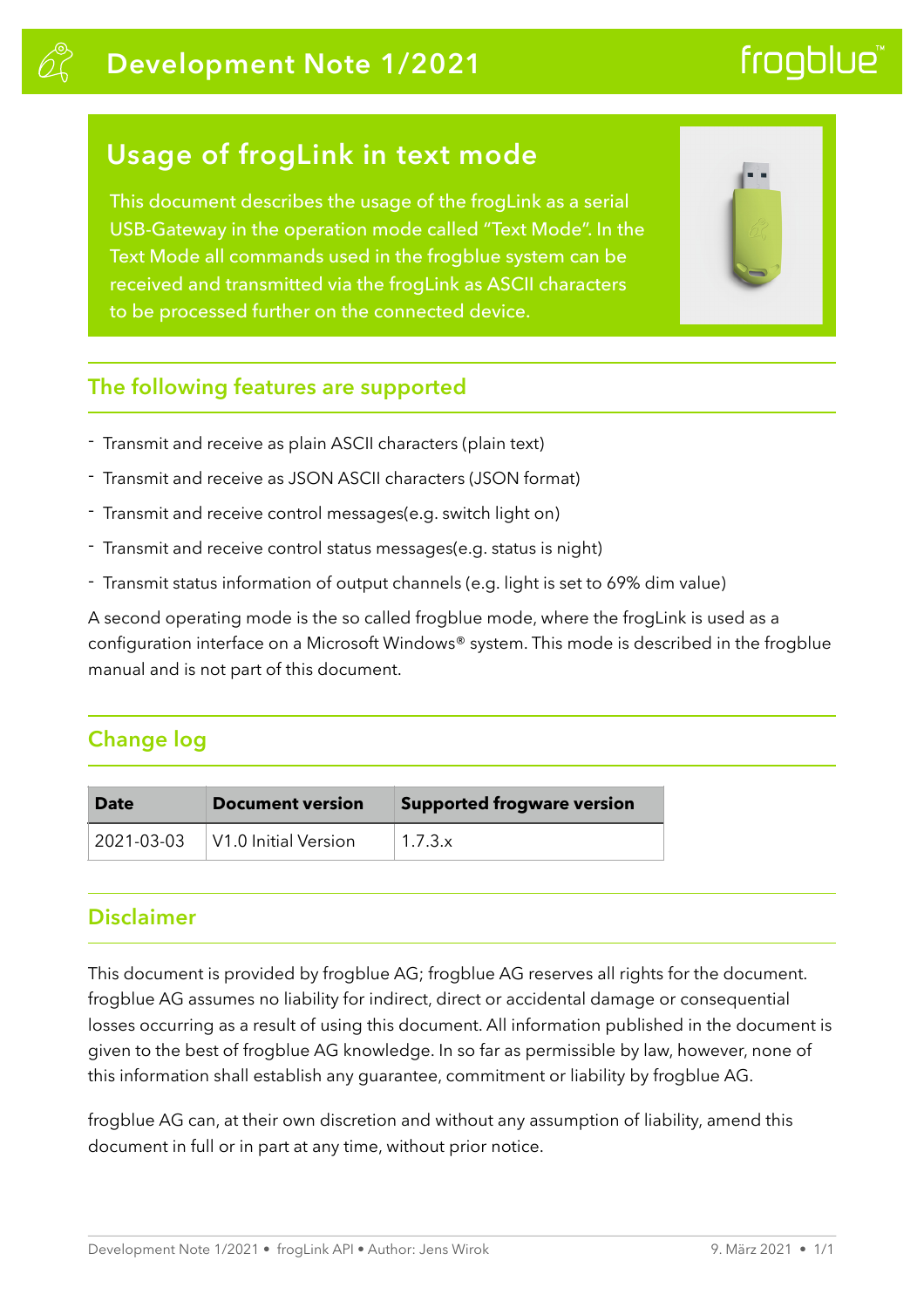# **Development Note 1/2021**

# frogblue"

| 1.   |                                                        |                   |
|------|--------------------------------------------------------|-------------------|
| 2.   |                                                        |                   |
|      |                                                        |                   |
| 3.   |                                                        |                   |
| 3.1. |                                                        |                   |
|      | 3.1.1. Request project information                     | 3                 |
|      | 3.1.2. Request available messages                      | 3                 |
|      | 3.1.3. Request available rooms                         | 4                 |
|      | 3.1.4. Request available types                         | 4                 |
|      | 3.1.5. Combine requests                                | 5                 |
|      | 3.1.6. Enable receiving messages in plain text         | 5                 |
|      | 3.1.7. Disable receiving messages in plain text        | 6                 |
|      | 3.1.8. Enable receiving status messages in plain text  | 6                 |
|      | 3.1.9. Disable receiving status messages in plain text | 6                 |
| 3.2. |                                                        |                   |
|      | 3.2.1. Send control messages                           | 7                 |
|      | 3.2.2. Send shutter control messages                   | 9                 |
|      | 3.2.3. Request output information of devices           | 10                |
|      | 3.2.4. Send control status messages                    | 10                |
| 3.3. |                                                        | 11                |
|      | 3.3.1. Receive control messages                        | 11                |
|      | 3.3.2. Receive standard status messages                | 11                |
|      | 3.3.3. Receive standard status messages from shutters  | 11                |
|      | 3.3.4. Receive standard status messages from sensors   | 12                |
|      | 3.3.5. Receive control status messages                 | 12                |
|      | 3.3.6. Receive heating output status messages          | $12 \overline{ }$ |
|      | 3.3.7. Receive heating status messages                 | 13                |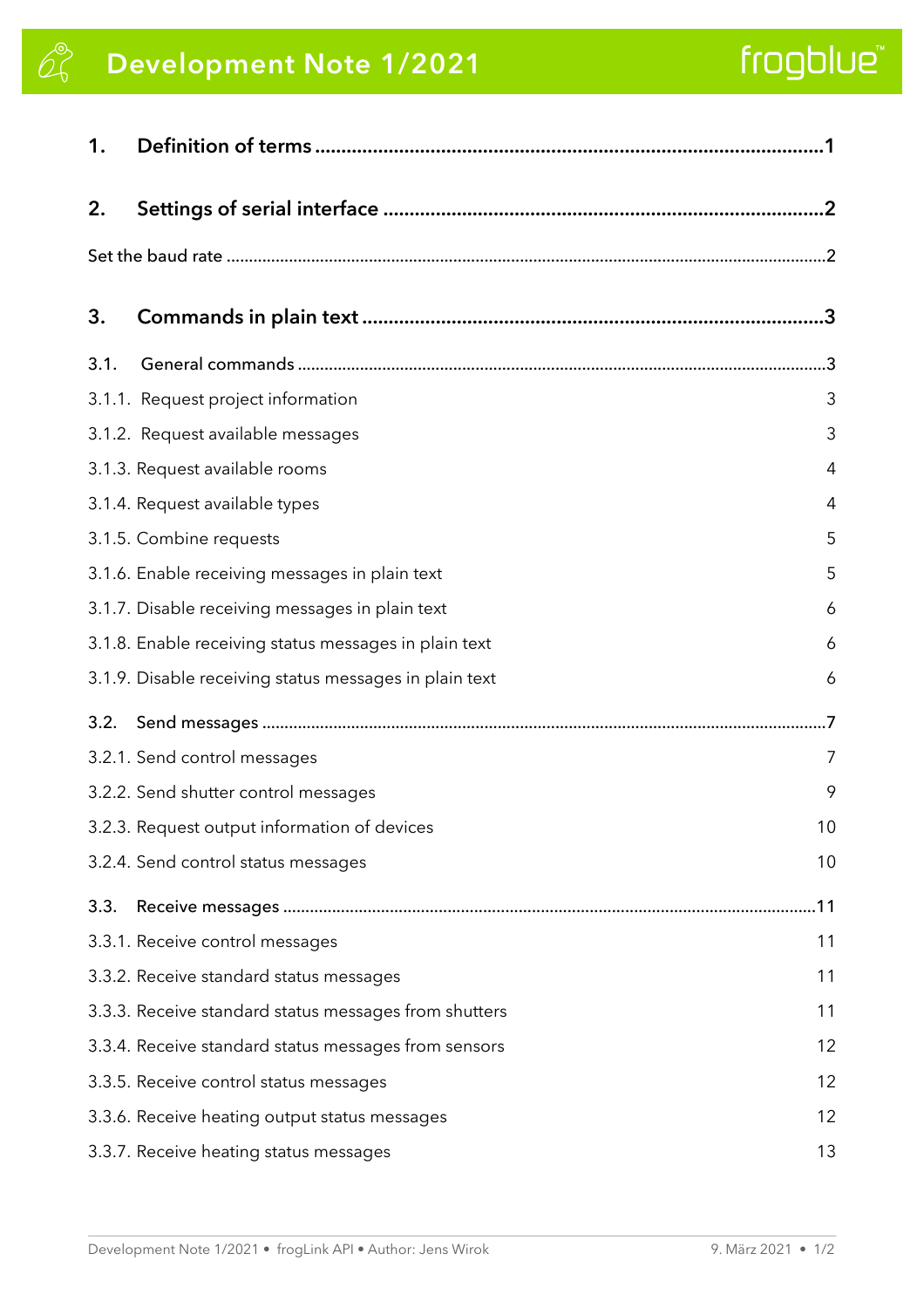# **Development Note 1/2021**

# frogblue"

| 4.   |                                                         | .14 |
|------|---------------------------------------------------------|-----|
| 4.1. |                                                         |     |
|      | 4.1.1. Request project information                      | 14  |
|      | 4.1.2. Request available messages                       | 14  |
|      | 4.1.3. Request available rooms                          | 15  |
|      | 4.1.4. Request available types                          | 15  |
|      | 4.1.5. Combine requests                                 | 15  |
|      | 4.1.6. Enable receiving messages in JSON format         | 16  |
|      | 4.1.7. Disable receiving messages in JSON format        | 16  |
|      | 4.1.8. Enable receiving status messages in JSON format  | 16  |
|      | 4.1.9. Disable receiving status messages in JSON format | 17  |
| 4.2. |                                                         |     |
|      | 4.2.1. Send control messages                            | 17  |
|      | 4.2.2. Send shutter control messages                    | 19  |
|      | 4.2.3. Request output information of devices            | 20  |
|      | 4.2.4. Send control status messages                     | 20  |
| 4.3. |                                                         | 21  |
|      | 4.3.1. Receive control messages                         | 21  |
|      | 4.3.2. Receive standard status messages                 | 21  |
|      | 4.3.3. Receive standard status messages from shutters   | 22  |
|      | 4.3.4. Receive standard status messages from sensors    | 22  |
|      | 4.3.5. Receive control status messages                  | 22  |
|      |                                                         | .23 |
|      | 4.3.7. Receive heating status messages                  | 23  |
| 5.   |                                                         | .24 |
| 5.1. |                                                         |     |
| 5.2. |                                                         |     |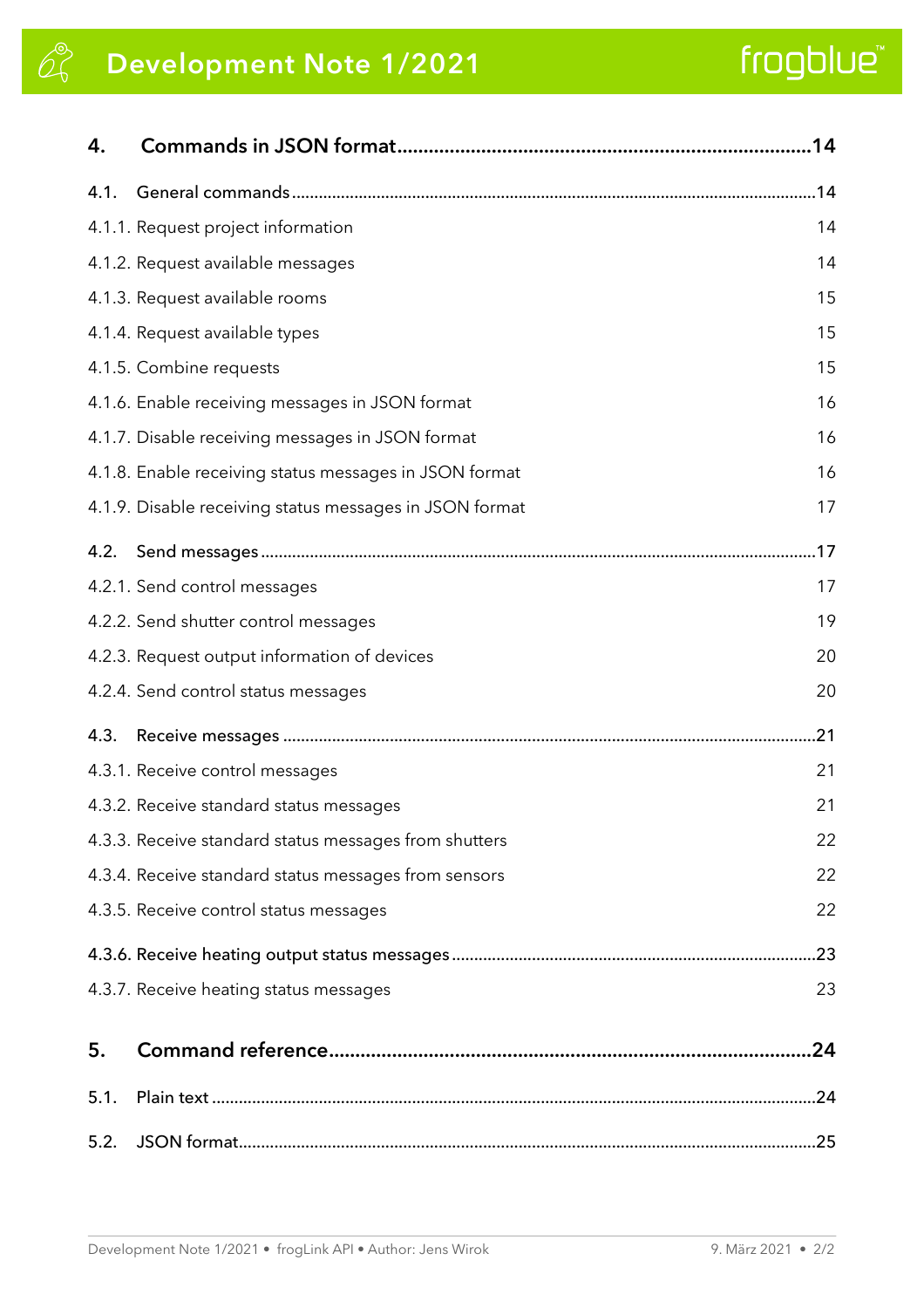## <span id="page-3-0"></span>**1. Definition of terms**

| <b>Term</b>             | <b>Definition</b>                                                                                                                                                                                                                                                                                                                  |
|-------------------------|------------------------------------------------------------------------------------------------------------------------------------------------------------------------------------------------------------------------------------------------------------------------------------------------------------------------------------|
| message                 | General term for commands and information sent within the<br>frogblue system.                                                                                                                                                                                                                                                      |
| control message         | Message sources, e.g. inputs, generate control messages which<br>are received by e.g. outputs of frogblue devices.<br>Depending on the configuration, different actions can be<br>performed at the output.<br>To use control messages, they have to be configured for the<br>frogLink with the frogblue ProjectApp.                |
| standard status message | Messages containing system state information like output states,<br>temperatures, or other sensor values.<br>They are not directly related to control messages, as the output<br>can be controlled by different messages.                                                                                                          |
| control status messages | Special type of commands which are automatically repeated by<br>the frogblue devices (normally used for status information like<br>"Night", "Wind", etc.).<br>Used to set logical gates in the system.                                                                                                                             |
| frogware                | Software used in frogblue devices                                                                                                                                                                                                                                                                                                  |
| device network address  | A unique identifier within the project corresponding to each<br>individual device. The device network address is assigned by<br>the frogblue ProjectApp<br>The device address will change if a device is configured to a<br>new room/area.<br>The device network address is documented in the CSV export of<br>the device manager. |

Communication via the serial interface is in ASCII encoded text, either in plain text or in JSON format. Both can be used simultaneously, but it is recommended to choose **one** of the two formats.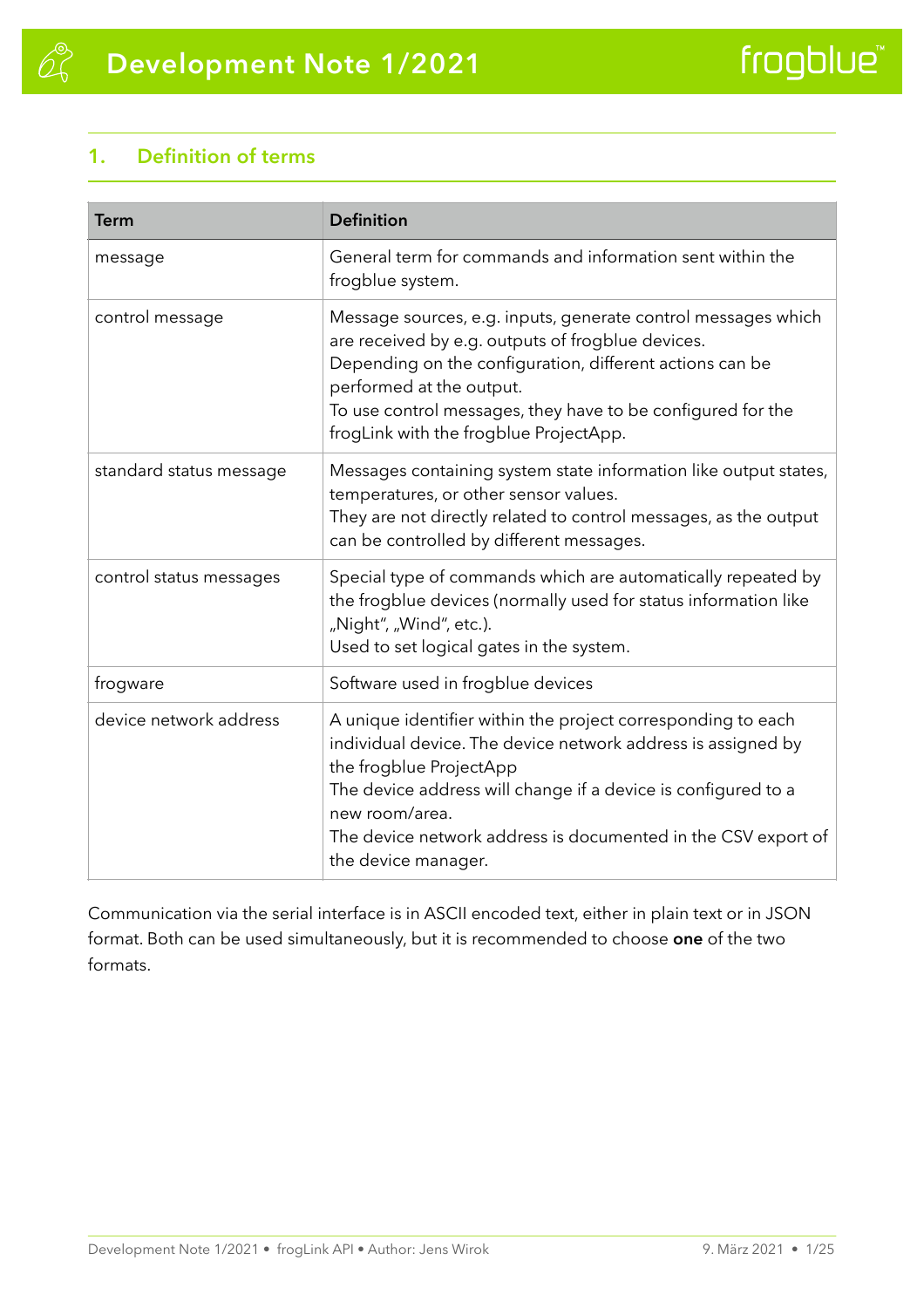### <span id="page-4-0"></span>**2. Settings of serial interface**

The following settings must be applied to the serial interface:

| <b>Type</b>  | Text          |
|--------------|---------------|
| Data rate    | 115200 Baud   |
| Bits         | 8             |
| Parity       | None          |
| Stop Bits    | 1             |
| Flow control | Off or None   |
| Echo         | Off           |
| End of line  | LineFeed (LF) |

#### <span id="page-4-1"></span>**Set the baud rate**

The rate can be adjusted within a range of 1200 to 115200 Baud, if necessary.

*Command (plain text):* 

\$asc(xxx)

*Response:* 

\$asc:OK

\$rebooted

*Command (JSON format):* 

{"cmd":"asc","baud":xxx}

*Response:* 

{"asc":"ok","baud":"115200"}

{"err":"rebooted"}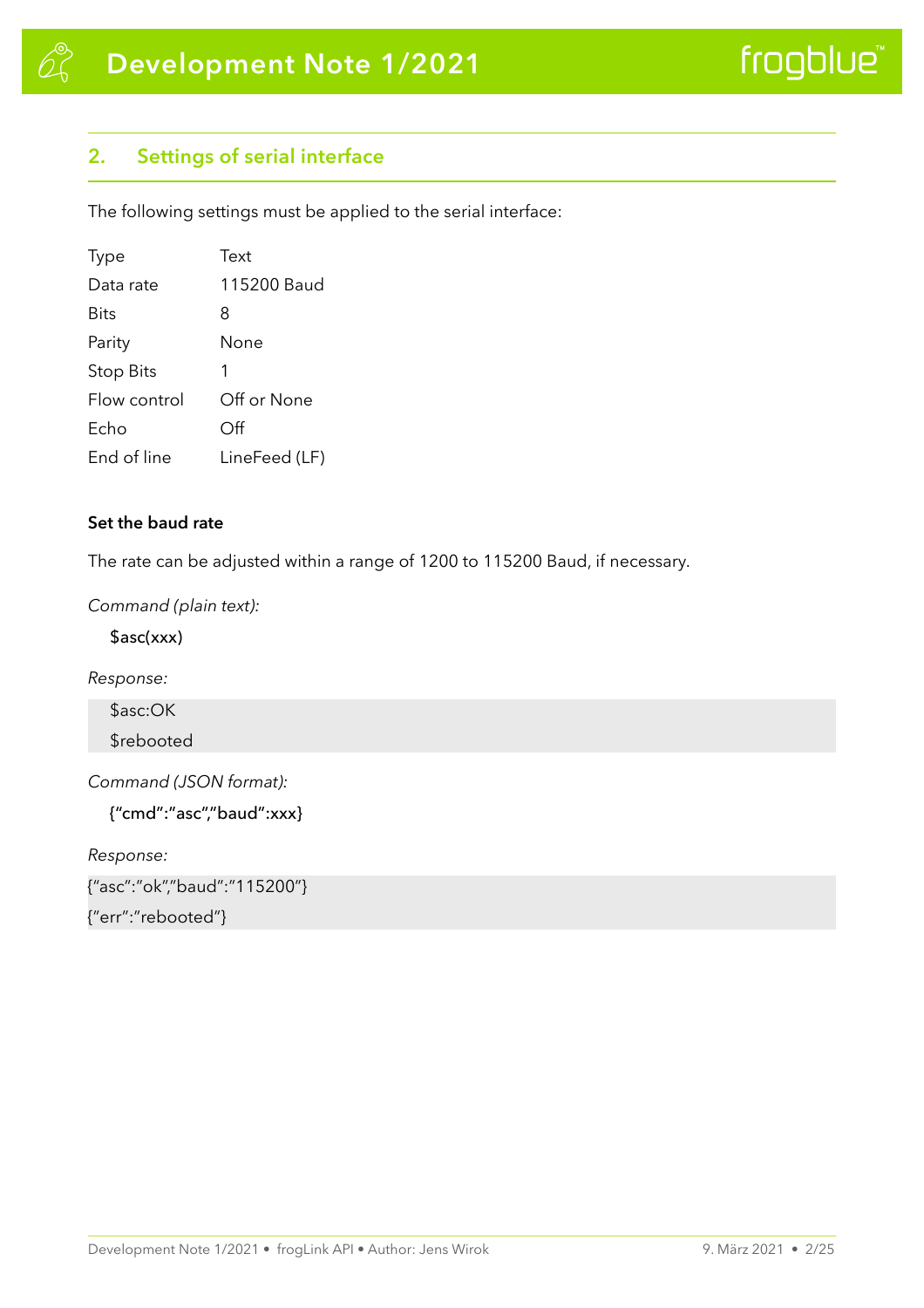#### <span id="page-5-0"></span>**3. Commands in plain text**

#### <span id="page-5-1"></span>**3.1. General commands**

#### <span id="page-5-2"></span>**3.1.1. Request project information**

Receiving information about the project, as in name of the project, software version, date and time of configuration, etc.

*Command:* 

\$project

*Response:* 

| \$                         |               |                                              |
|----------------------------|---------------|----------------------------------------------|
| Project=frogblueHeadquater | $\rightarrow$ | Project name                                 |
| frogLinkName=frogInterface | $\rightarrow$ | Configured device name of frogLink           |
| frogLinkRoom=ServerRoom    | $\rightarrow$ | Configured location (room) of frogLink       |
| frogLinkBuilding=          | $\rightarrow$ | Configured location (building) of frogLink   |
|                            |               | (not used yet)                               |
| $SW-Version = 1.7.0.4$     | -->           | frogware currently installed on the frogLink |
| Config=09.07.2020 14:45:32 | -->           | Date and time of the frogLink configuration  |
| Address=A8:36:7A:00:1D:C2  | -->           | Bluetooth MAC address of frogLink            |
| $NetID = 190$              | $\rightarrow$ | Network ID of the project                    |
| \$                         |               |                                              |

#### <span id="page-5-3"></span>**3.1.2. Request available messages**

Request the list of control messages configured in the frogLink. Only these messages can be sent and received. Sending and receiving can be enabled individually with the frogblue ProjectApp.

*Command:* 

\$message / \$messages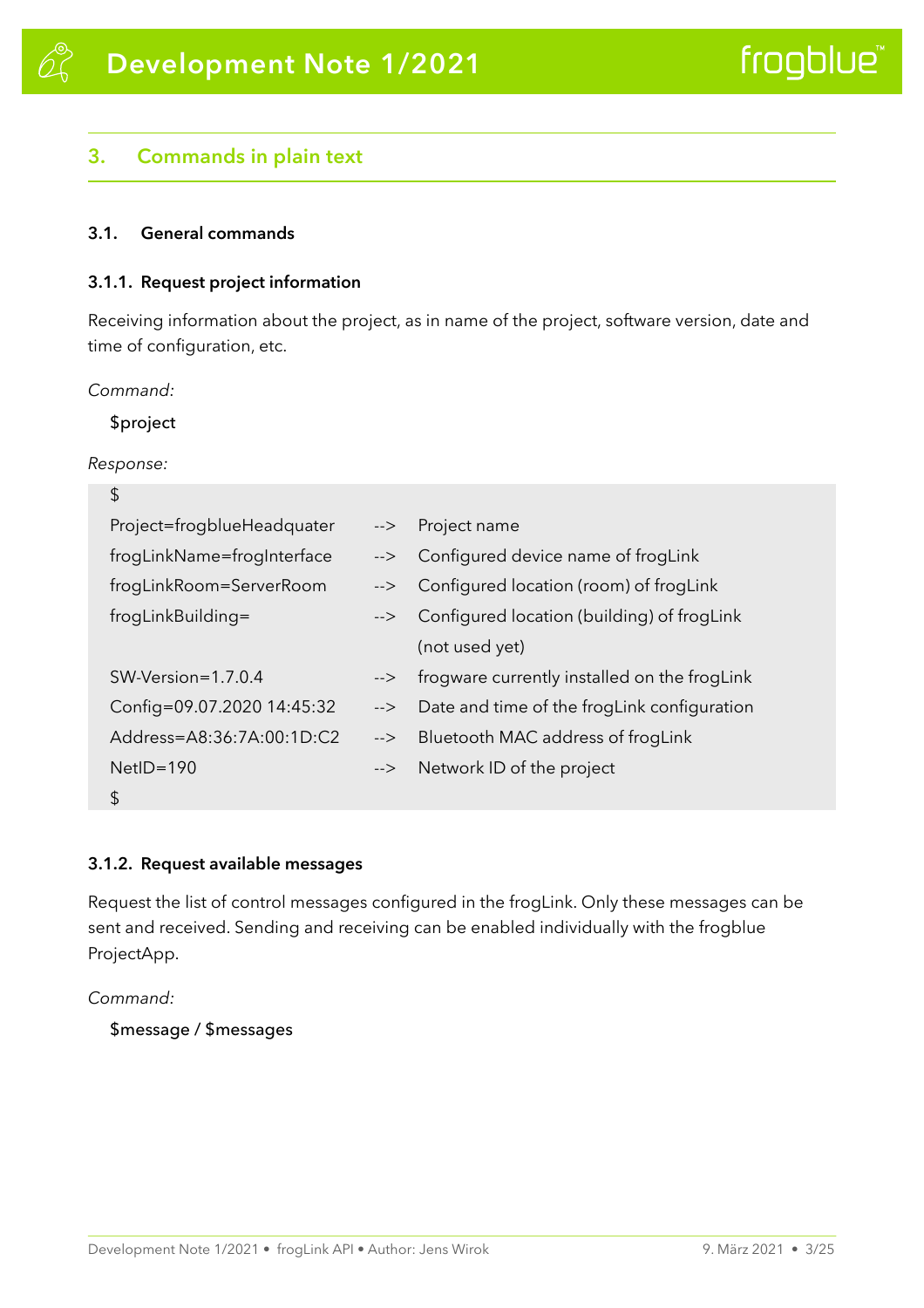#### *Response:*

 $\hat{\mathcal{L}}$ 

| د ا                 |
|---------------------|
| CeilingLight        |
| ShutterEast-Pos     |
| ShutterEast         |
| ShutterEast-Up      |
| <b>RingMainDoor</b> |
| OpenMainDoor        |
| \$                  |
|                     |

#### <span id="page-6-0"></span>**3.1.3. Request available rooms**

Request the list of rooms configured in the frogLink. Only these rooms can be individually addressed with type messages.

Available rooms are configured with the frogblue ProjectApp.

*Command:* 

#### \$room / \$rooms

*Response:* 

| $\boldsymbol{\mathsf{S}}$ |  |
|---------------------------|--|
| LivingRoom                |  |
| Kitchen                   |  |
| Children                  |  |
| $\updownarrow$            |  |
|                           |  |

#### <span id="page-6-1"></span>**3.1.4. Request available types**

Request the list of type messages configured in the frogLink. Only these type messages can be sent.

Available types are configured with the frogblue ProjectApp.

*Command:* 

\$type / \$types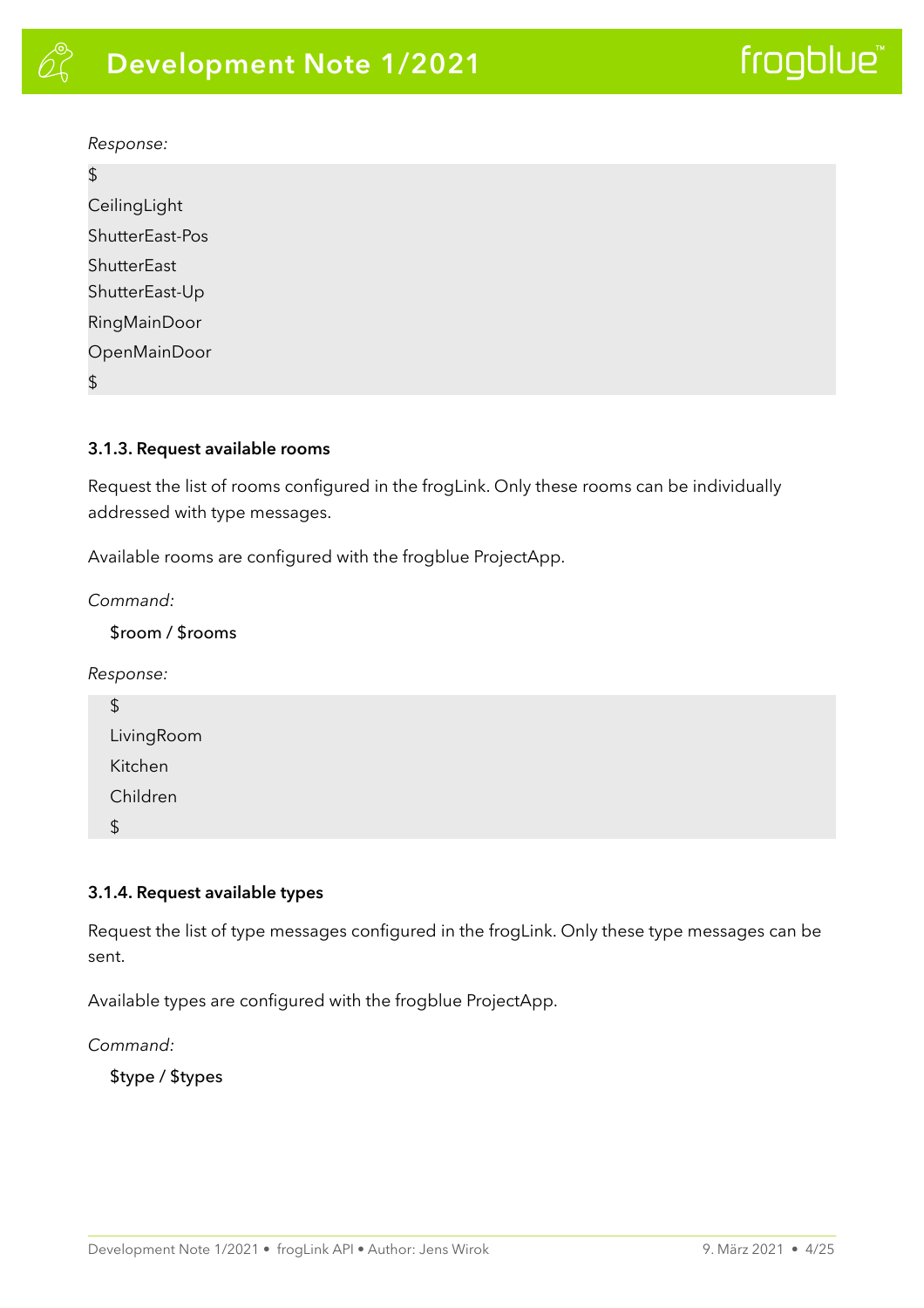#### *Response:*

| $\boldsymbol{\theta}$                     |  |  |
|-------------------------------------------|--|--|
| Light<br>Shutter<br>ShutterUp<br>OpenDoor |  |  |
|                                           |  |  |
|                                           |  |  |
|                                           |  |  |
| $\sqrt{2}$                                |  |  |
|                                           |  |  |

#### <span id="page-7-0"></span>**3.1.5. Combine requests**

Requests for rooms and types can be combined to receive the available types in a specific room.

*Command:* 

\$types(room=Kitchen)

*Response:* 

\$ Light Shutter \$

#### <span id="page-7-1"></span>**3.1.6. Enable receiving messages in plain text**

Receiving messages in plain text is activated by default and will be restored during a factory reset / software update.

Without receiving messages enabled, it is not possible to receive any messages from the frogblue system in plain text, but it is possible to send commands to the system.

This is independent from enabling/disabling receiving in JSON format.

*Command:* 

\$msgenable

*Response:* 

\$msgenable=true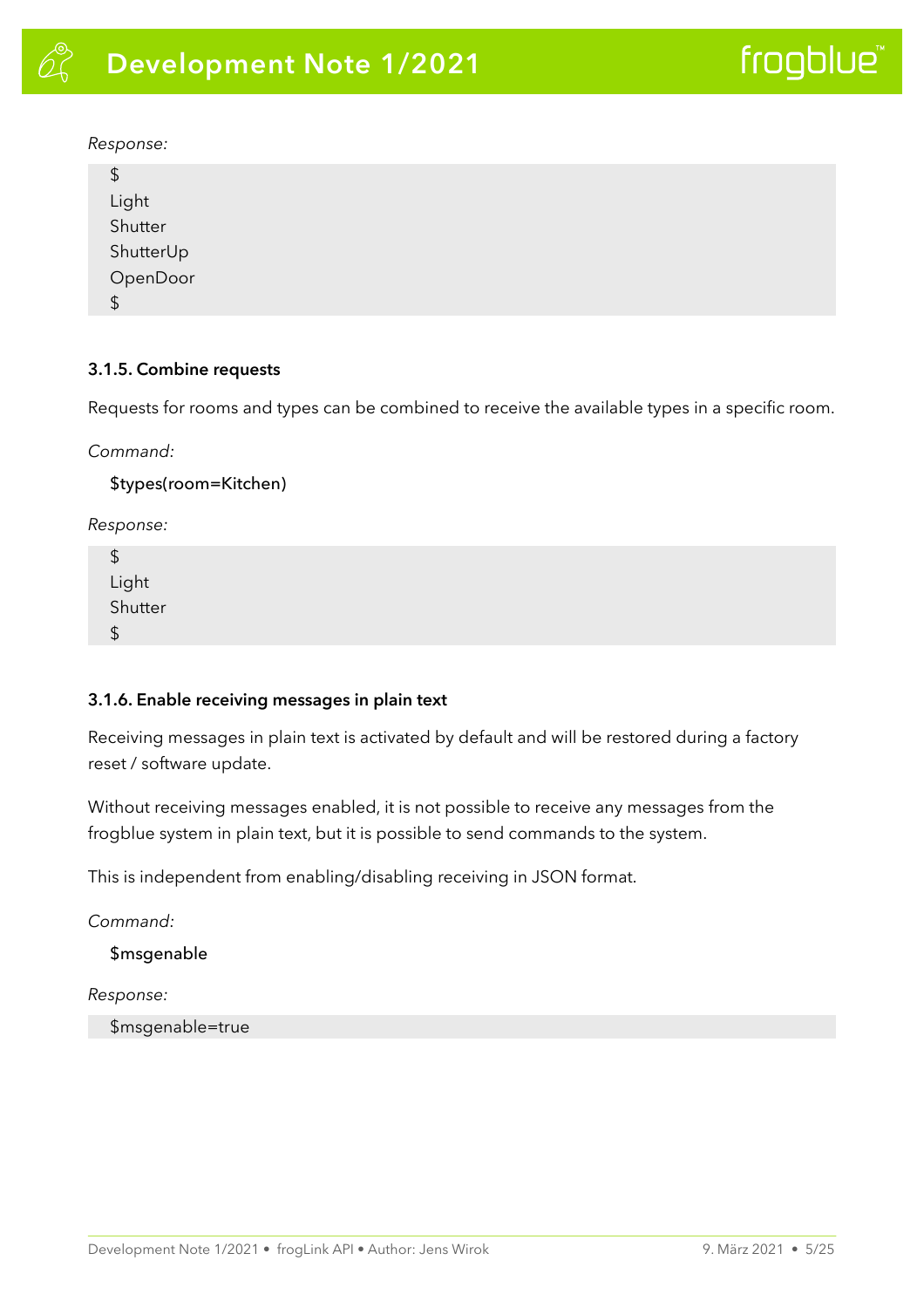#### <span id="page-8-0"></span>**3.1.7. Disable receiving messages in plain text**

*Command:* 

\$msgdisable

*Response:* 

\$msgenable=false

#### <span id="page-8-1"></span>**3.1.8. Enable receiving status messages in plain text**

Receiving of standard and control status messages in plain text is disabled by default and will be restored during a factory reset / software update.

To receive status messages, reception of messages itself must be enabled (see Enable receiving of messages in plain text).

This is independent from enabling/disabling receiving in JSON format.

*Command:* 

*<u>Sstatusenable</u>* 

*Response:* 

\$statusEnabled=true

#### <span id="page-8-2"></span>**3.1.9. Disable receiving status messages in plain text**

*Command:* 

*<u>\$statusdisable</u>* 

*Response:* 

\$statusEnabled=false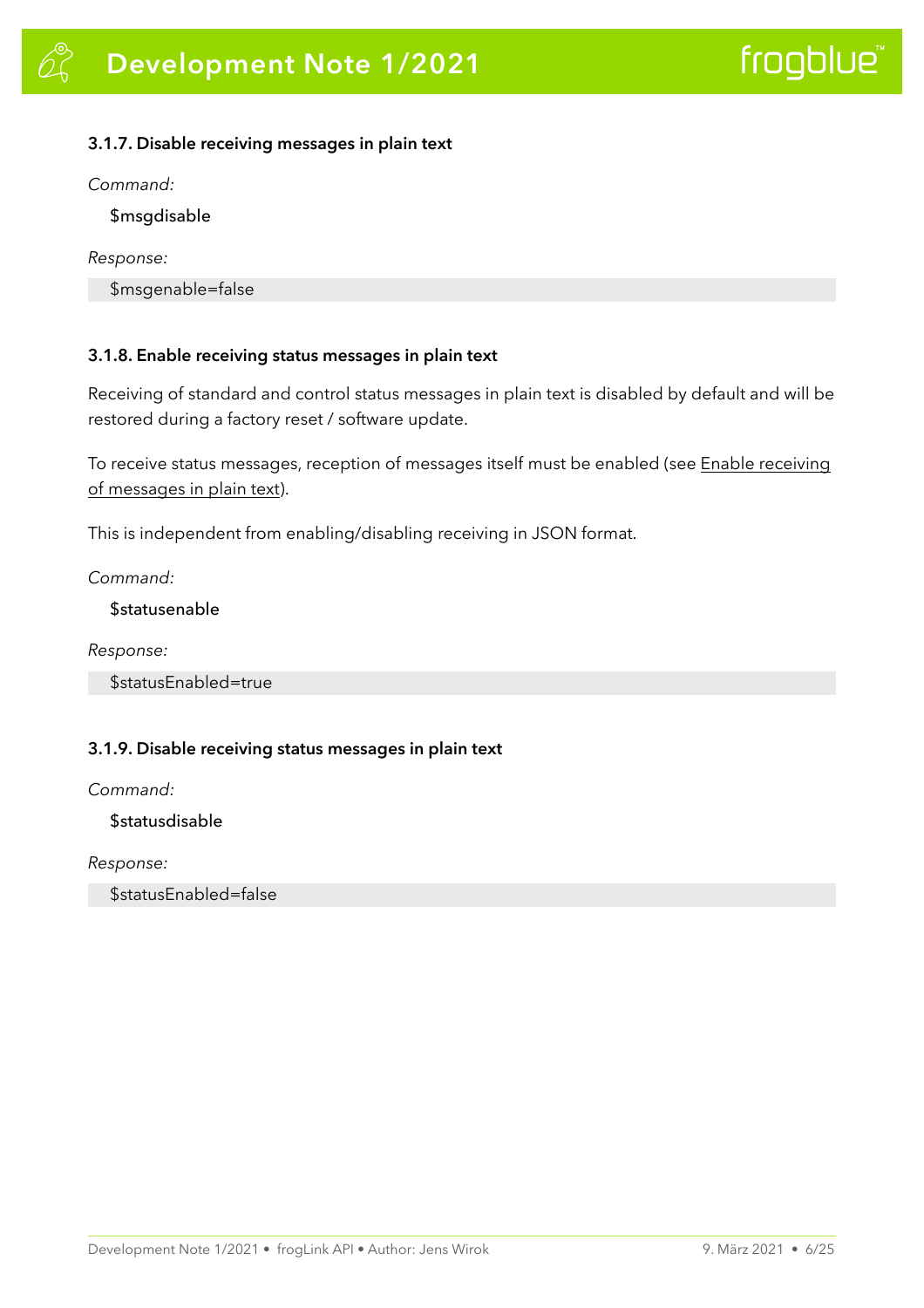#### <span id="page-9-0"></span>**3.2. Send messages**

#### <span id="page-9-1"></span>**3.2.1. Send control messages**

Control messages are sent just by transmitting the message name (e.g. "CeilingLight"). Usually, the message will be a toggle (an output which is off will switch on and an output which is on will switch off).

The control message can be combined with other parameters (e.g. switching on or off regardless of the current output state, switching on for a specified time or the setting brightness), if supported by the receiving device.

The following parameters are available

| ON         | switches the output on, regardless of the current state                                                      |  |
|------------|--------------------------------------------------------------------------------------------------------------|--|
| <b>OFF</b> | switches the output off, regardless of the current state                                                     |  |
| time       | specifies how long the output should be switched on;<br>available units: s (seconds), m (minutes), h (hours) |  |
| bright     | sets the dimming value for the output between 0 and 100; if not defined,<br>the last set dim value is used   |  |

The order of the parameters is not relevant.

The response received is the message sent by the frogLink and does not reflect the state of the output!

*Example message "CeilingLight"* 

#### *Command 'Toggle':*

#### **CeilingLight**

*Response:* 

\$CeilingLight(255,255,0)

#### *Command 'Switch on':*

CeilingLight(ON)

#### *Response:*

\$CeilingLight-Value(255,255,0)

*Command 'Switch off':* 

#### CeilingLight(OFF)

*Response:* 

\$CeilingLight-Value(0,255,0)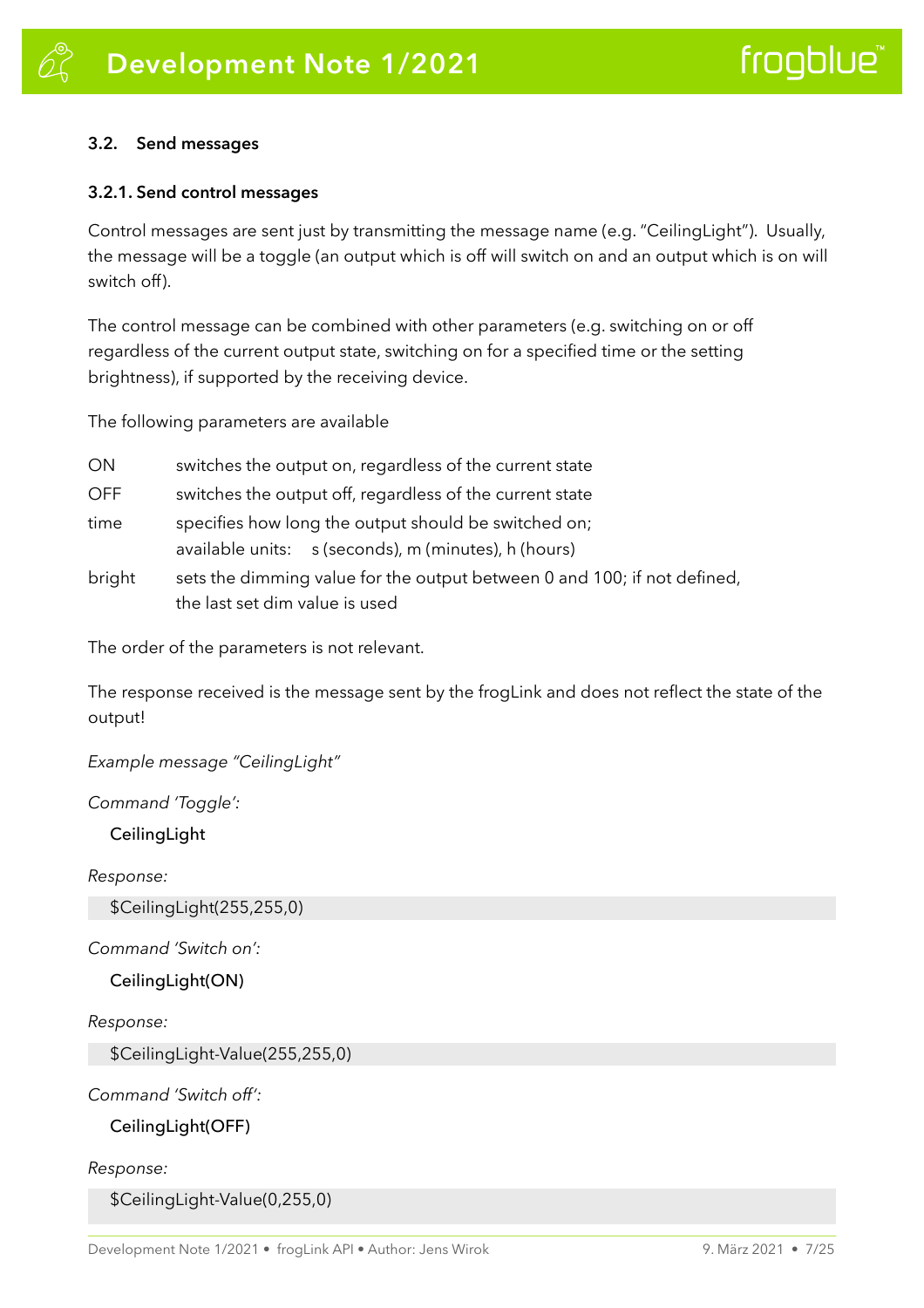*Command 'Switch on for 5 minutes':* 

CeilingLight(ON,time=5m)

*Response:* 

\$CeilingLight-Value(255,255,5m)

*Command 'Toggle and if turned on, remain on for 5 minutes':* 

CeilingLight(time=5m)

*Response:* 

\$CeilingLight(255,255,5m)

*Command 'Toggle with dim value 40%':* 

CeilingLight(bright=40)

*Response:* 

\$CeilingLight(40,255,0)

*Command 'Switch on with dim value 40%':* 

CeilingLight(ON,bright=40)

*Response:* 

\$CeilingLight-Value(40,255,0)

*Command 'Switch on for 5 minutes with dim value 40%':* 

CeilingLight(ON,time=5m,bright=40)

*Response:* 

\$CeilingLight-Value(40,255,5m)

*Command 'Toggle with dim value 40% and if turned on, remain on for 5 minutes':* 

CeilingLight(time=5m,bright=40)

*Response:* 

\$CeilingLight(40,255,5m)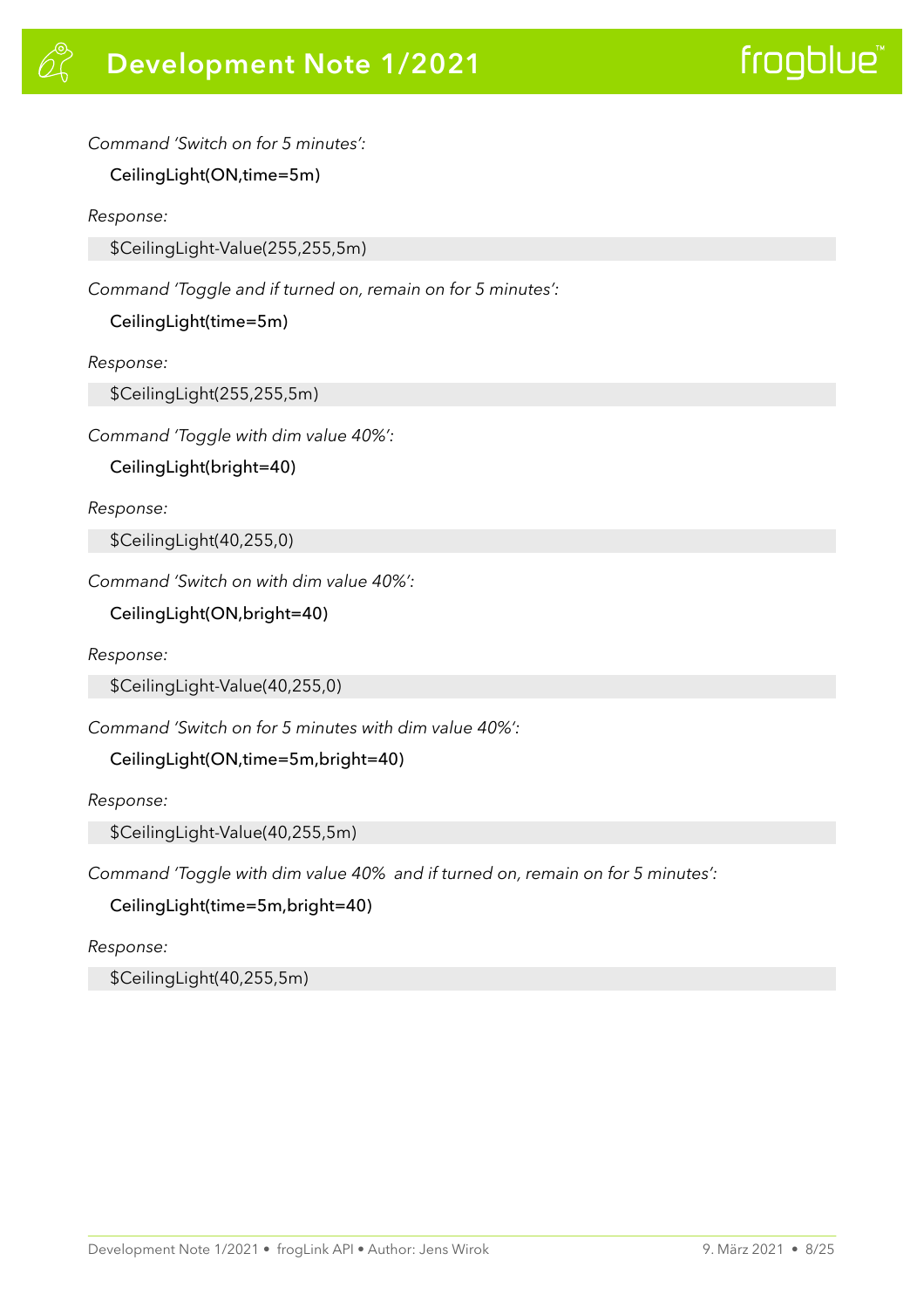#### <span id="page-11-0"></span>**3.2.2. Send shutter control messages**

Control messages to control shutter outputs are slightly different from regular control messages, due to the possibility to set shutter and slats positions.

Shutter up and position are separate messages that must be configured on the frogLink with the frogblue ProjectApp.

The response received is the message sent by the frogLink and does not reflect the state of the output!

*Example message "ShutterEast"* 

*Command 'Shutter down' (when shutter is moving, the command will stop the shutter):* 

**ShutterEast** 

*Response:* 

\$ShutterEast(255,255,0)

*Command 'Shutter up' (when shutter is moving, the command will stop the shutter):* 

ShutterEast-Up

*Response:* 

\$ShutterEast-Up(255,255,0)

*Command 'Shutter to position 30% down':* 

ShutterEast-Pos(pos=30)

*Response:* 

\$ShutterEast-Pos(30,255,0)

*Command 'Shutter to position 70% down and slats position 50%':* 

ShutterEast-Pos(pos=30,slats=50)

*Response:* 

\$ShutterEast-Pos(30,50,0)

*Command 'Slats position 80%':* 

ShutterEast-Pos(slats=80)

*Response:* 

\$ShutterEast-Pos(255,80,0)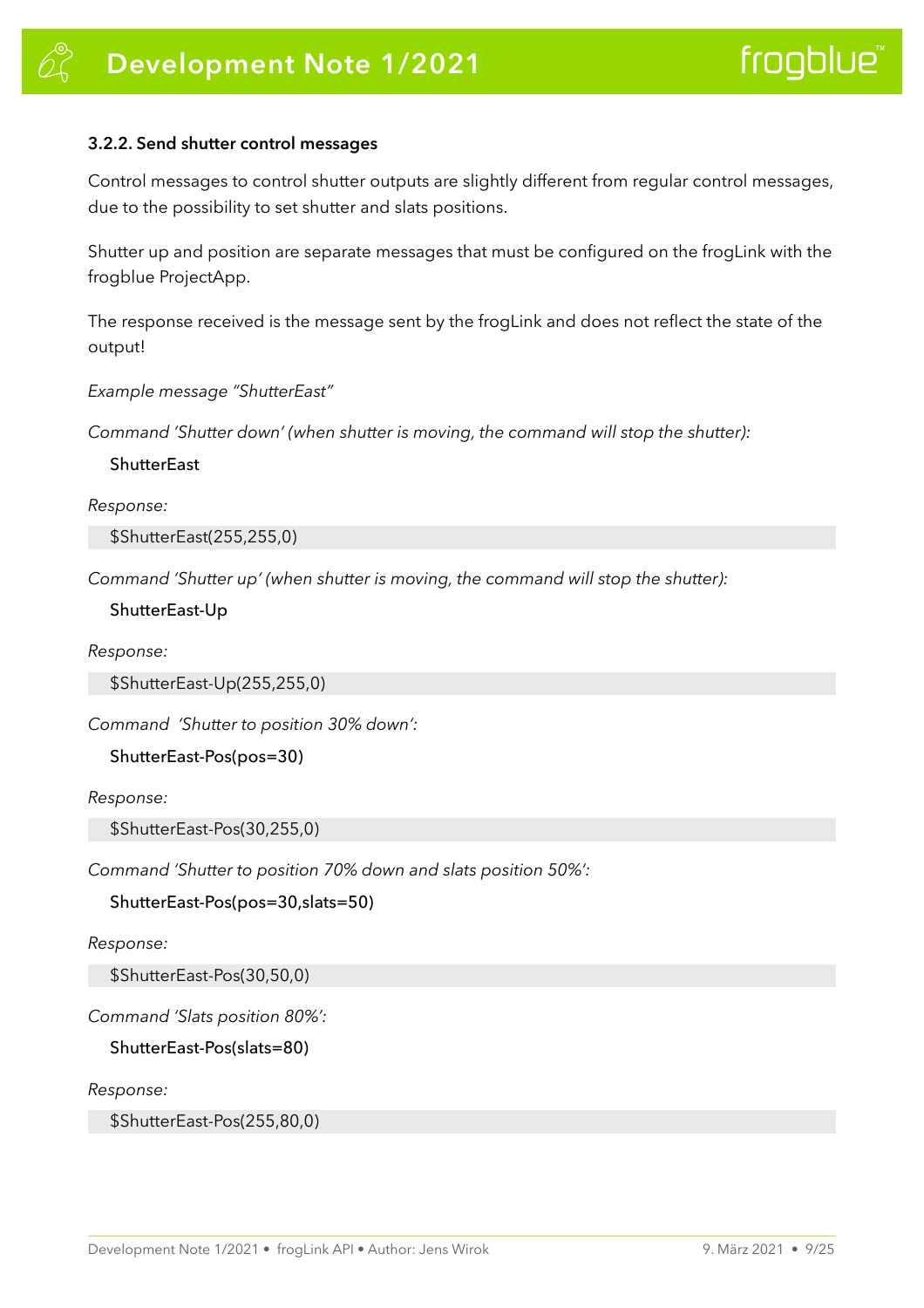#### <span id="page-12-0"></span>**3.2.3. Request output information of devices**

Command to request the current dim value of an output channel. Feedback can only be received if \$statusenable is set.

Currently only type=bright is implemented and can also be used to receive shutter positions

*The response received is the current output state of the device:* 

\$status(type=bright,target=XXXX,output=Y)

*Where "XXXX" is the device network address as hexadecimal value and "Y" is the output channel:* 

```
$status(type=bright,target=0x0083,output=A)
```
*Response:* 

\$status(source=0x0083,output=A,value=70%)

#### <span id="page-12-1"></span>**3.2.4. Send control status messages**

Command to set a specific control status (e.g. Night) in the frogblue system. The control status is used to set logical gates to allow different behavior under different conditions. For example, the lights should switch on with different dim value at night, or the corridor light should switch on automatically if it is night and the door is open.

Control status messages need to be repeated at least every 7 minutes as the logical gate requires an update of the status after 8 minutes (recommended repeat time: 4-6 minutes).

The logical gates must be defined with the frogblue ProjectApp.

*Example message '"Night" true':* 

Night(true)

*Response:* 

\$cStatus(Night,1,x,x)

*Example message '"Night" false':* 

Night(false)

*Response:* 

\$cStatus(Night,0,x,x)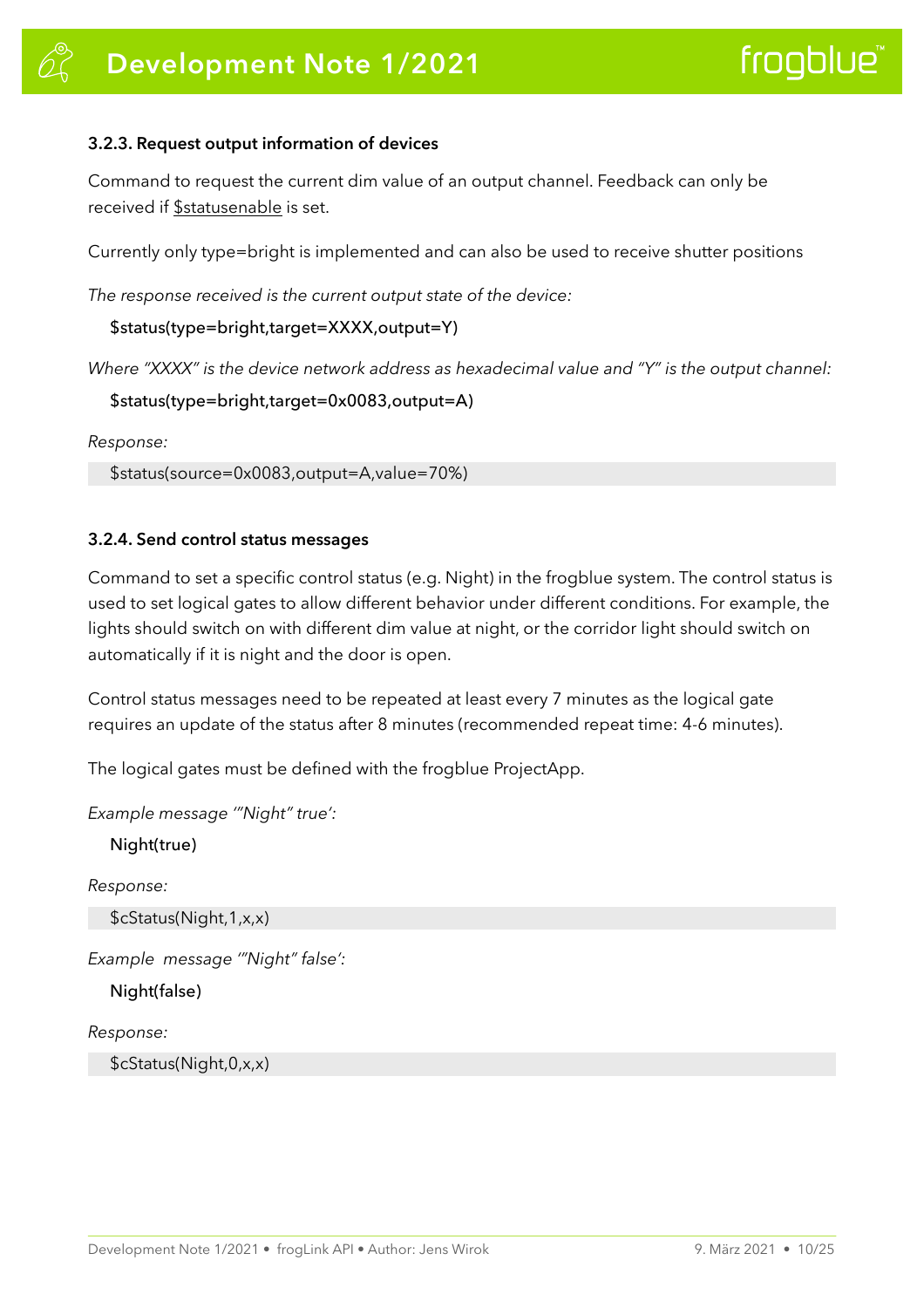#### <span id="page-13-0"></span>**3.3. Receive messages**

#### <span id="page-13-1"></span>**3.3.1. Receive control messages**

Parameters, that are transmitted with the message, are added in brackets after the message name.

*Example message '"CeilingLight" toggle with last dim value':* 

CeilingLight(255,255,0)

*Example message '"CeilingLight" toggle with 100% dim value':* 

CeilingLight(100,0,0)

*Example message '"CeilingLight" toggle 50% for 5 minutes':* 

CeilingLight(50,255,5m)

#### <span id="page-13-2"></span>**3.3.2. Receive standard status messages**

Standard status messages are sent on a periodical bases by the devices and on output status change.

They can only be received if **\$statusenable** is set.

*Example messages 'device 0x0083, output A turned on with 70% dim value':* 

\$status(source=0x0083,output=A,value=1)

\$status(source=0x0083,output=A,value=70%)

*Example message 'device 0x0083 output A at 70% dim value' (repeated every 8 minutes):* 

\$status(source=0x0083,output=A,value=70%)

#### <span id="page-13-3"></span>**3.3.3. Receive standard status messages from shutters**

Standard status messages from shutters are sent by the devices on a periodical basis and on change.

They can only be received if \$statusenable is set.

*Example messages 'device 0x0101 shutter is moving':* 

```
$status(source=0x0101,output=A,value=1)
```
*or* 

```
$status(source=0x0101,output=B,value=1)
```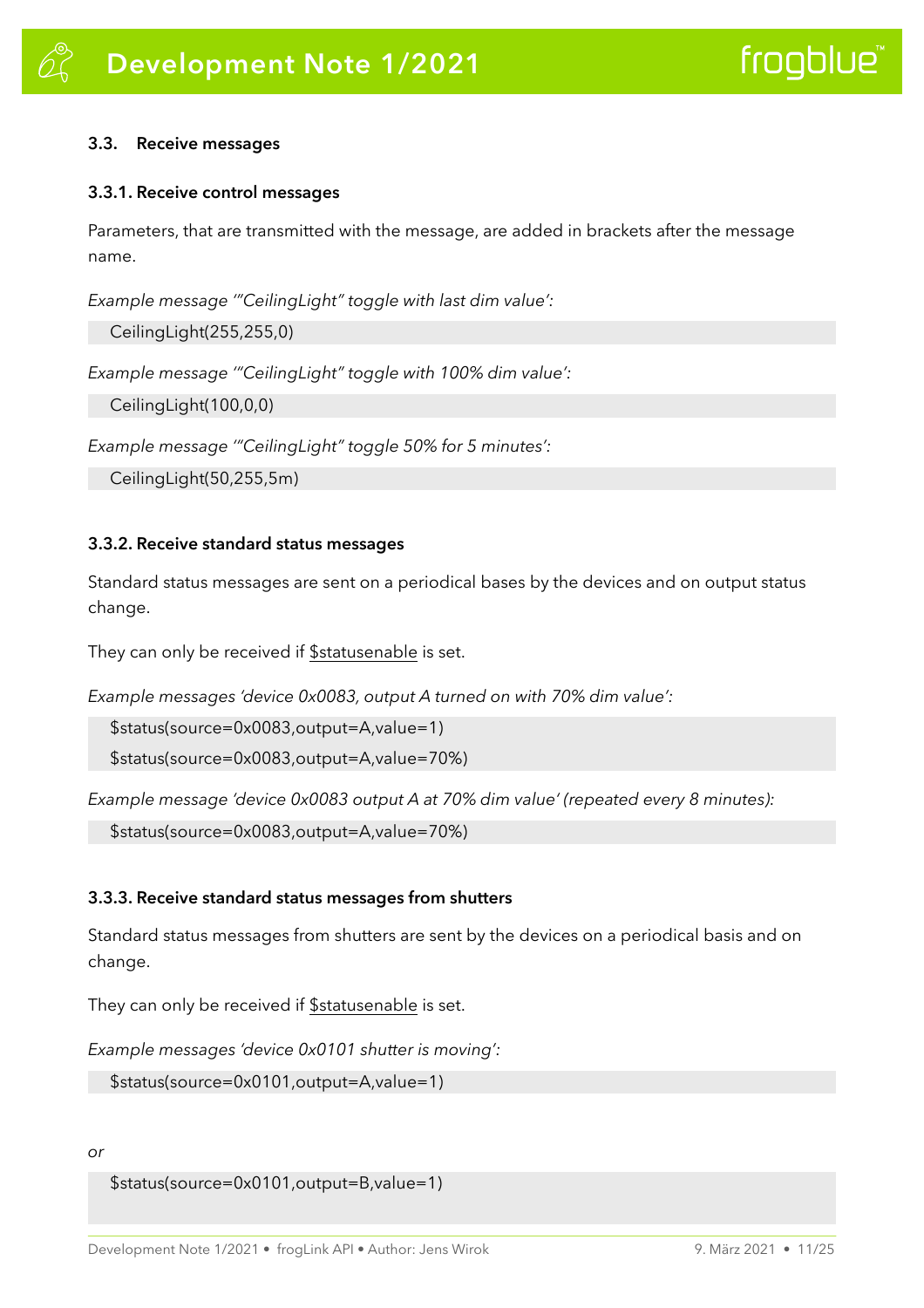*Example message 'device 0x0101 shutter at 40% closed and slats fully closed' (repeated every 8 minutes):* 

```
$status(source=0x0101,output=A,pos=40%,slats=100%)
```

```
$status(source=0x0101,output=B,pos=40%,slats=100%)
```
#### <span id="page-14-0"></span>**3.3.4. Receive standard status messages from sensors**

Devices with environmental sensors (e.g. temperature/brightness/humidity) send standard status messages on a periodical basis.

```
They can only be received if $statusenable is set.
```
*Example message frogMultiSense 'device 0x0083':* 

```
$status(source=0x0083,temp=21.4C,reed0=1,reed1=1,reed2=1,reed3=1,humidity=31%,bri
ght=10lux))
```
\$status(source=0x0083,airpressure=989mbar)

#### <span id="page-14-1"></span>**3.3.5. Receive control status messages**

Control status messages are sent every 1-8 minutes, depending on the configuration of the system.

*Example message ´"Night" true':* 

\$cstatus(Night,1,x,x)

*Example message '"Night" false':* 

\$cstatus(Night,0,x,x)

#### <span id="page-14-2"></span>**3.3.6. Receive heating output status messages**

Heating status messages are sent every 4 minutes or upon status change of the heating device..

*Example message from frogBoxHeat* 

{"newMsg":null,"type":"sStatus","source":"18A2","channels":"10000100000"}

"Channels" displays the heating/cooling status of the channels as boolean (true or false) values. The values do not reflect the output status open/closed, as normally open or normally closed valves can be used.

The boolean values have no direct reference to the physical outputs, but represent the order of configuration in the frogblue ProjectApp.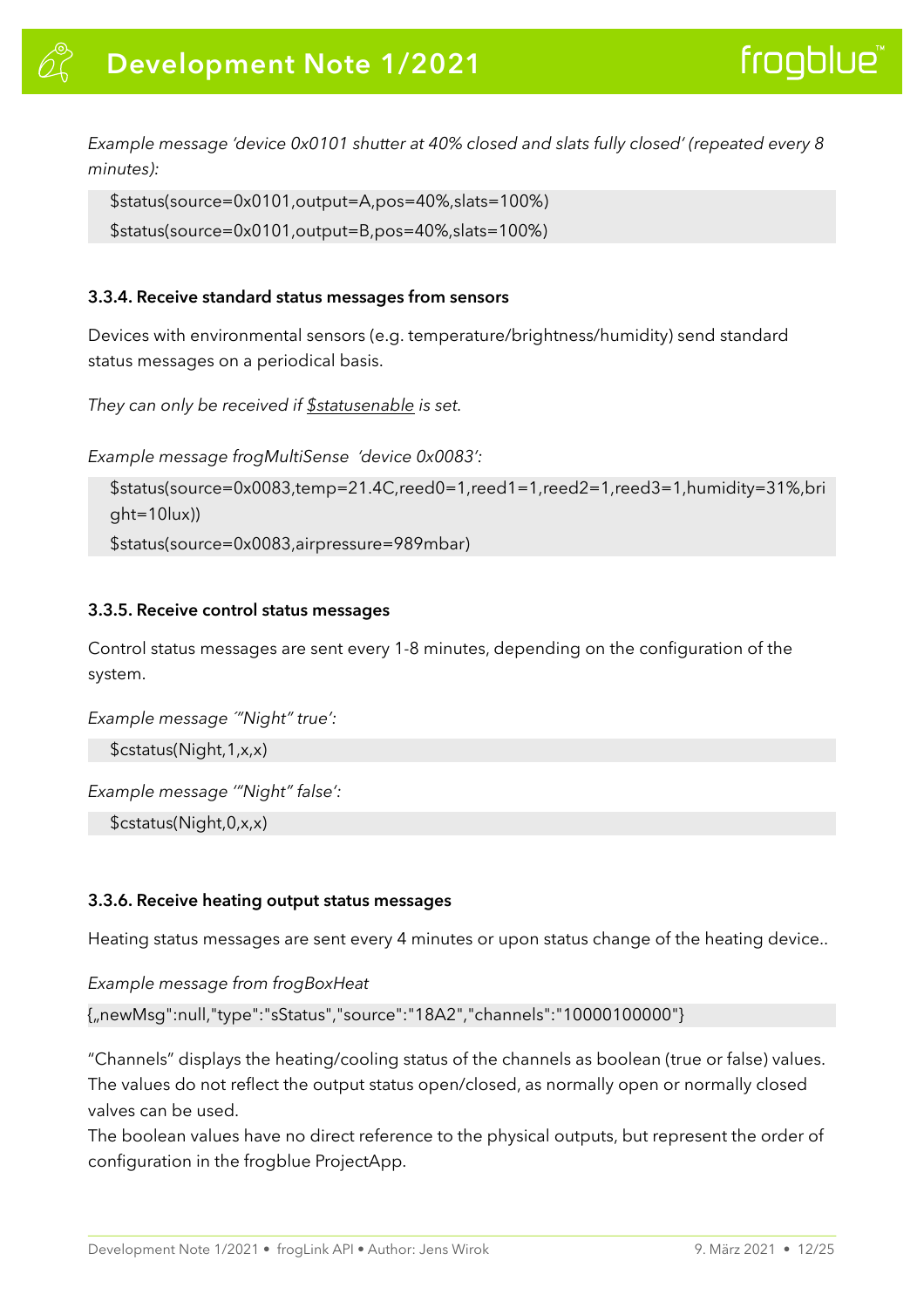The first boolean value is the first entry created in the ProjectApp, the second boolean value is the second entry, and so on.

In the example the first and the sixth channel are currently heating/cooling.

#### <span id="page-15-0"></span>**3.3.7. Receive heating status messages**

Heating status messages are sent every 4 minutes or upon status change from the heating devices.

#### *Example message from frogBoxHeat*

```
$status(source=0x18A2,channel=8,temp=21C,offset=0C,day=1,cooling=0,accept=1,others=
0,night=1,mode=0)
```

| channel | channel number (order as configured in frogblue ProjectApp)                                     |
|---------|-------------------------------------------------------------------------------------------------|
| temp    | desired temperature in degree celsius incl. offset                                              |
| offset  | offset in degree celsius                                                                        |
| day     | false $\rightarrow$ night mode; true $\rightarrow$ day mode                                     |
| cooling | $0 \rightarrow$ cooling mode OFF; 1 $\rightarrow$ cooling mode ON                               |
| accept  | false $\rightarrow$ device does not allow control; true $\rightarrow$ device allows control     |
| others  | false $\rightarrow$ other devices can not control; true $\rightarrow$ other devices can control |
| night   | false $\rightarrow$ do not allow night from window state; true                                  |
|         | $\rightarrow$ allow night from window                                                           |
| mode    | false $\rightarrow$ normal mode; true $\rightarrow$ special mode (e.g. party, away, holiday)    |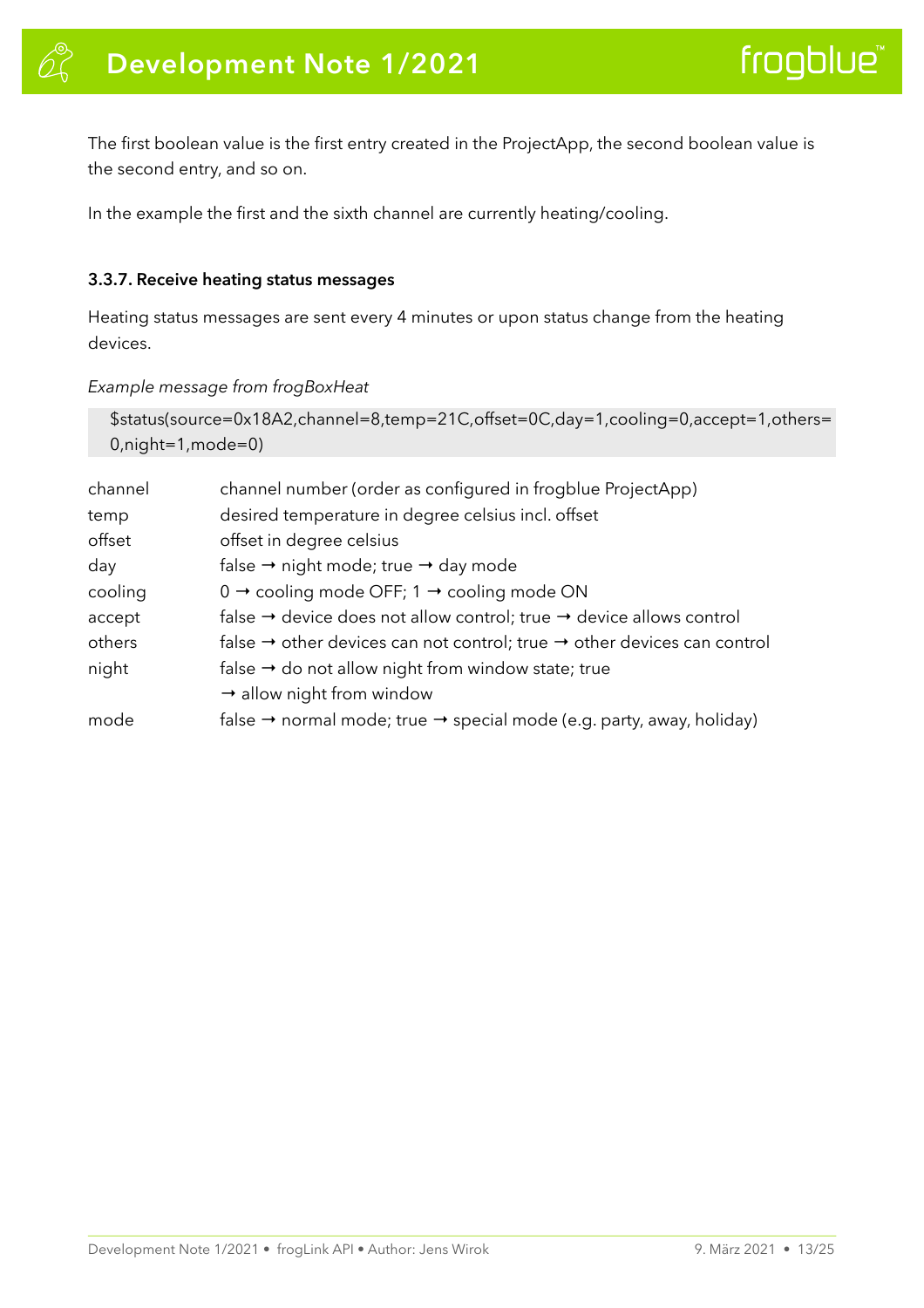# frogblue

#### <span id="page-16-0"></span>**4. Commands in JSON format**

#### <span id="page-16-1"></span>**4.1. General commands**

#### <span id="page-16-2"></span>**4.1.1. Request project information**

Receiving information about the project, as in name of the project, software version, date and time of configuration, etc.

#### *Command:*

{"cmd":"project"}

#### *Response:*

{"project":"frogblueHeadquater","frogLinkName":"frogInterface","frogLinkRoom":"ServerRoo m","frogLinkBuilding":"","SW-Version":"1.7.0.4","Config":"09.07.2020 14:45:32","Address":"A8:36:7A:00:1D:C2","NetID":"190"}

| project:          | Project Name                                |
|-------------------|---------------------------------------------|
| frogLinkName:     | Configured device name of frogLink          |
| frogLinkRoom:     | Configured location (room) of frogLink      |
| frogLinkBuilding: | Configured location (building) of frogLink  |
| SW-Version:       | frogware currently installed on froqLink    |
| Config:           | Date and time of the frogLink configuration |
| Address:          | Bluetooth-MAC address of frogLink           |
| NetID:            | Network ID of the project                   |

#### <span id="page-16-3"></span>**4.1.2. Request available messages**

Request the list of control messages configured in the frogLink. Only these messages can be sent and received.

Sending and receiving can be enabled individually with the frogblue ProjectApp.

#### *Command:*

```
{"cmd":"messages"} / {"cmd":"message"}
```
#### *Response:*

{"messages":["CeilingLight","ShutterEast-Pos","ShutterEast","ShutterEast-Up","RingMainDoor","OpenMainDoor"]}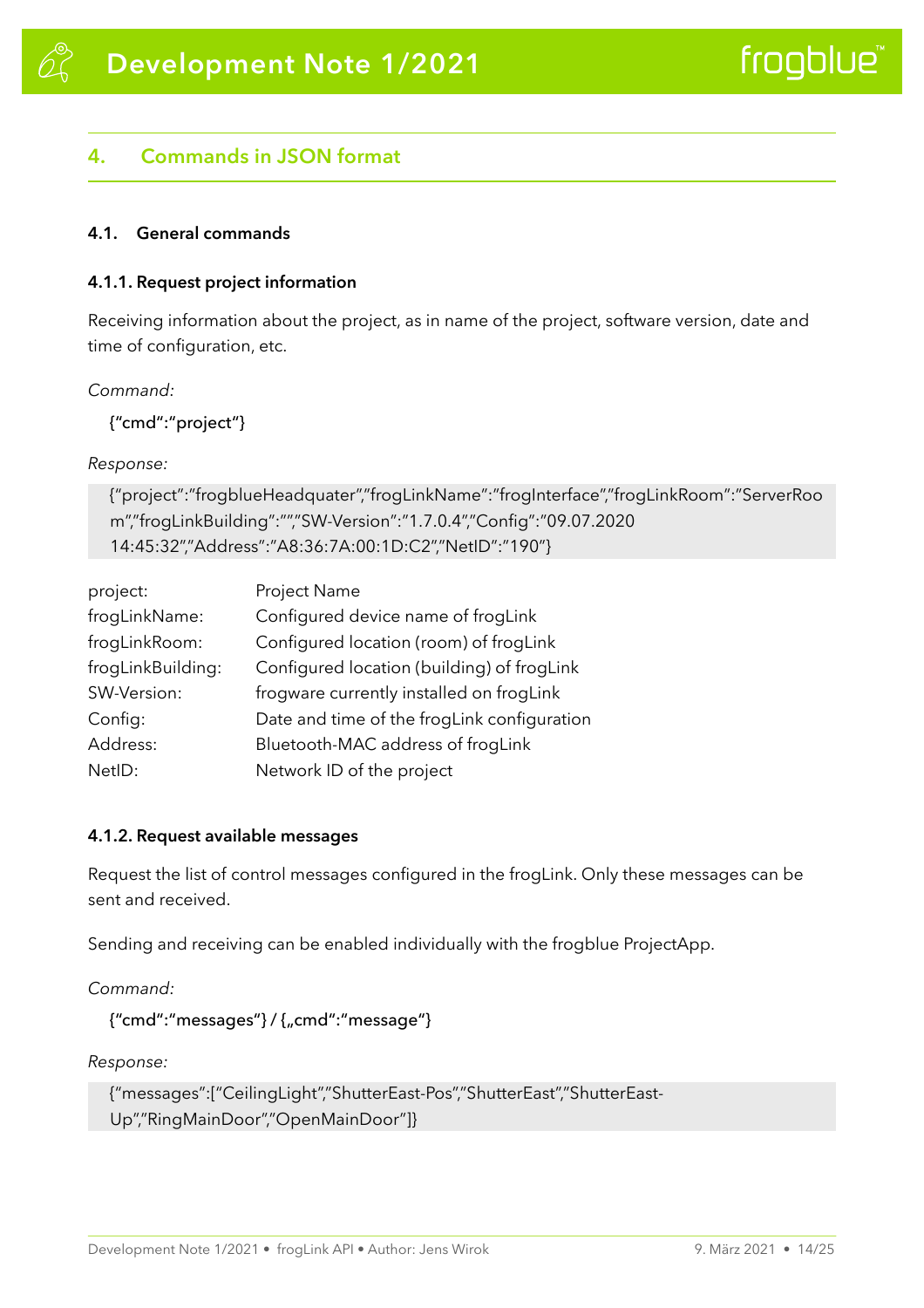#### <span id="page-17-0"></span>**4.1.3. Request available rooms**

Request the list of rooms configured in the frogLink. Only these rooms can be individually addressed with type messages.

Available rooms are configured with the frogblue ProjectApp.

*Command:* 

{"cmd":"rooms"} / {"cmd":"room"}

*Response:* 

{"rooms":["LivingRoom","Kitchen","Children"]}

#### <span id="page-17-1"></span>**4.1.4. Request available types**

Request the list of type messages configured in the frogLink. Only these types can be sent.

Available types are configured with the frogblue ProjectApp.

*Command:* 

{"cmd":"types"}

*Response:* 

{"types":["Light","Shutter","ShutterUp","OpenDoor"]}

#### <span id="page-17-2"></span>**4.1.5. Combine requests**

Requests for rooms and types can be combined to receive the available types in a specific room.

*Command:* 

{"cmd":"types","room":"Kitchen"}

*Response:* 

{"types":["Light","Shutter"]}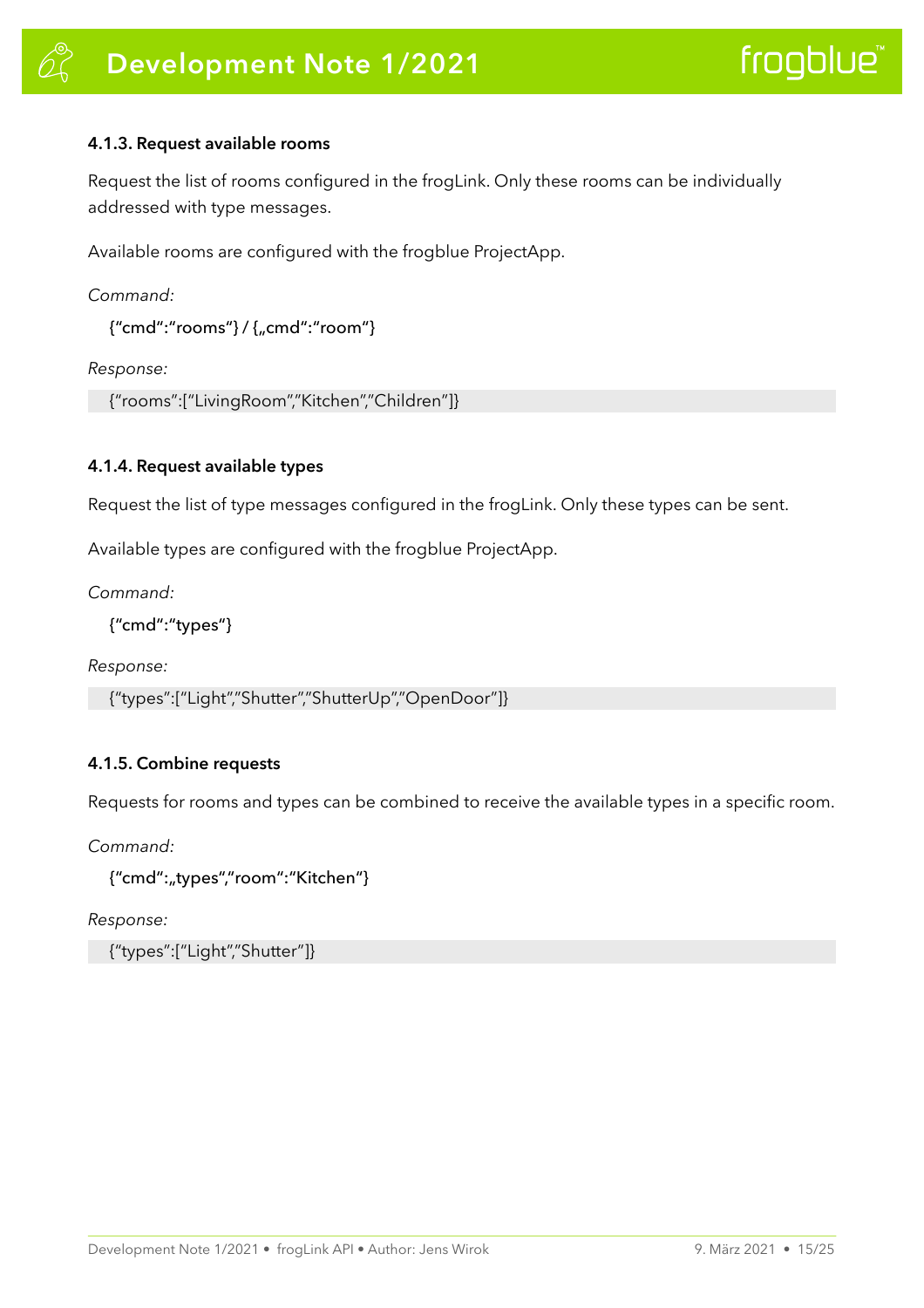#### <span id="page-18-0"></span>**4.1.6. Enable receiving messages in JSON format**

Receiving messages in JSON format is activated by default and will be restored during a factory reset / software update.

Without message receiving enabled it is not possible to receive any messages from the frogblue system in JSON format, but it is possible to send commands to the system.

This is independent from enabling/disabling receiving in plain text.

#### *Command:*

{"cmd":"msgenable","enable":true}

*Response:* 

{"msgEnabled":true}

#### <span id="page-18-1"></span>**4.1.7. Disable receiving messages in JSON format**

*Command:* 

```
{"cmd":"msgenable","enable":false}
```
*Response:* 

{"msgEnabled":false}

#### <span id="page-18-2"></span>**4.1.8. Enable receiving status messages in JSON format**

Receiving of standard and control status messages in JSON format is disabled by default and will be restored during a factory reset / software update.

To receive status messages, receiving of messages must be enabled generally (see Enable receiving of messages in JSON format).

This is independent from enabling/disabling receiving in plain text.

*Command:* 

```
{"cmd":"statusenable","enable":true}
```
*Response:* 

```
{"statusEnabled"=true}
```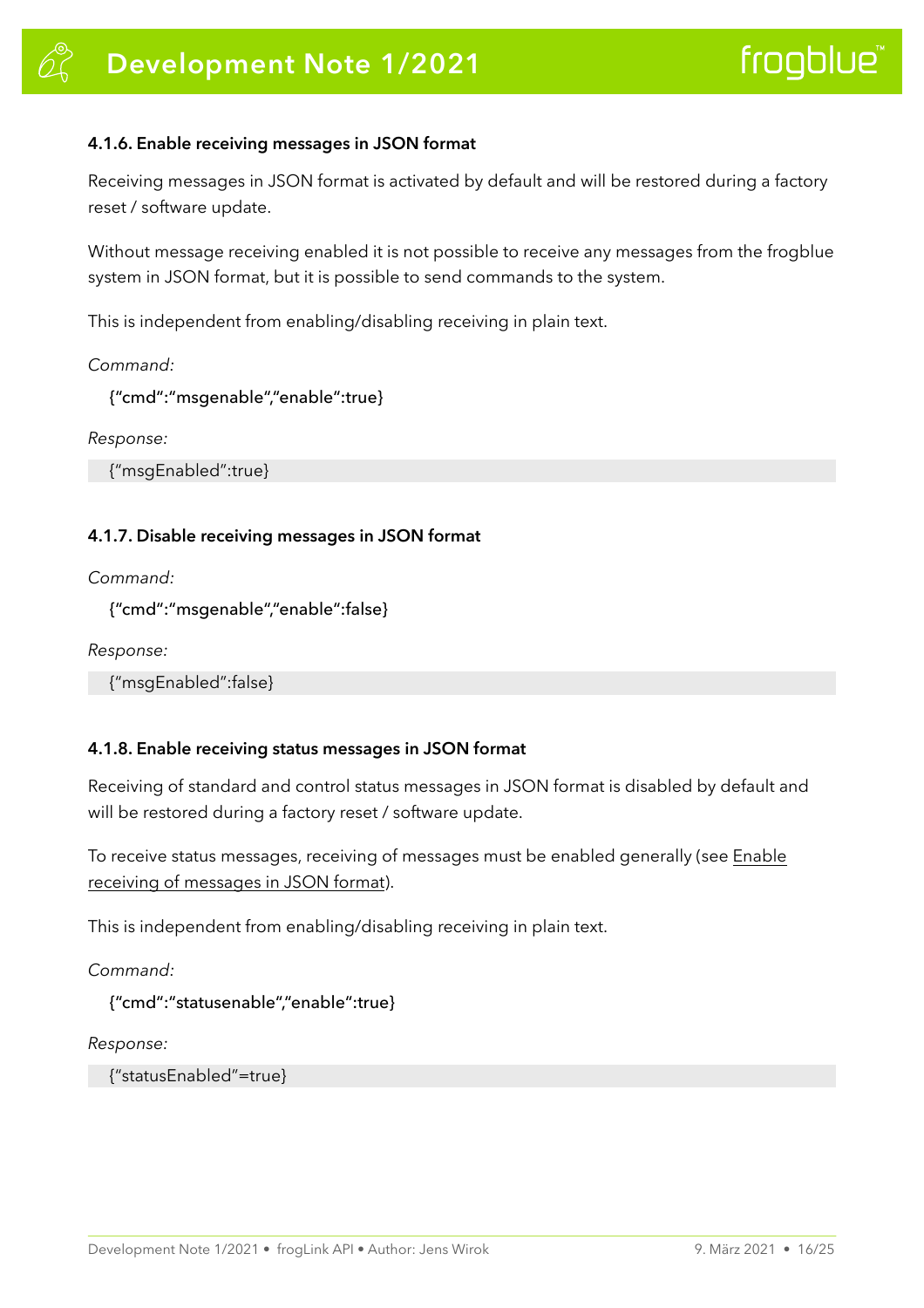#### <span id="page-19-0"></span>**4.1.9. Disable receiving status messages in JSON format**

*Command:* 

{"cmd":"statusenable","enable":false}

*Response:* 

{"statusEnabled"=false}

#### <span id="page-19-1"></span>**4.2. Send messages**

#### <span id="page-19-2"></span>**4.2.1. Send control messages**

Control messages are sent by transmitting the message name (e.g. "CeilingLight"). Usually, the message will be a toggle (an output which is off will switch on and an output which is on will switch off).

The control message can be combined with other parameters (e.g switch on or off regardless of the current output status, switch on for a specified time or set brightness to a percentage value), if supported by the receiving device.

The following parameters are available

| "on":true  | switches the output on, regardless of the current state               |  |
|------------|-----------------------------------------------------------------------|--|
| "on":false | switches the output off, regardless of the current state              |  |
| "time":    | specifies how long the output should be switched on; available units: |  |
|            | s (seconds), m (minutes), h (hours)                                   |  |
| "bright":  | sets the dimming value for the output from 0 to 100;                  |  |
|            | If not defined the last set dim value is used                         |  |

The order of the parameters is not relevant.

The response received is the message sent by the frogLink and does not reflect the state of the output!

*Example message "CeilingLight"* 

#### *Command 'Toggle':*

```
{"msg":"CeilingLight"}
```
*Response:* 

{"newMsg":"CeilingLight","p0":255,"p1":255,"p2":0}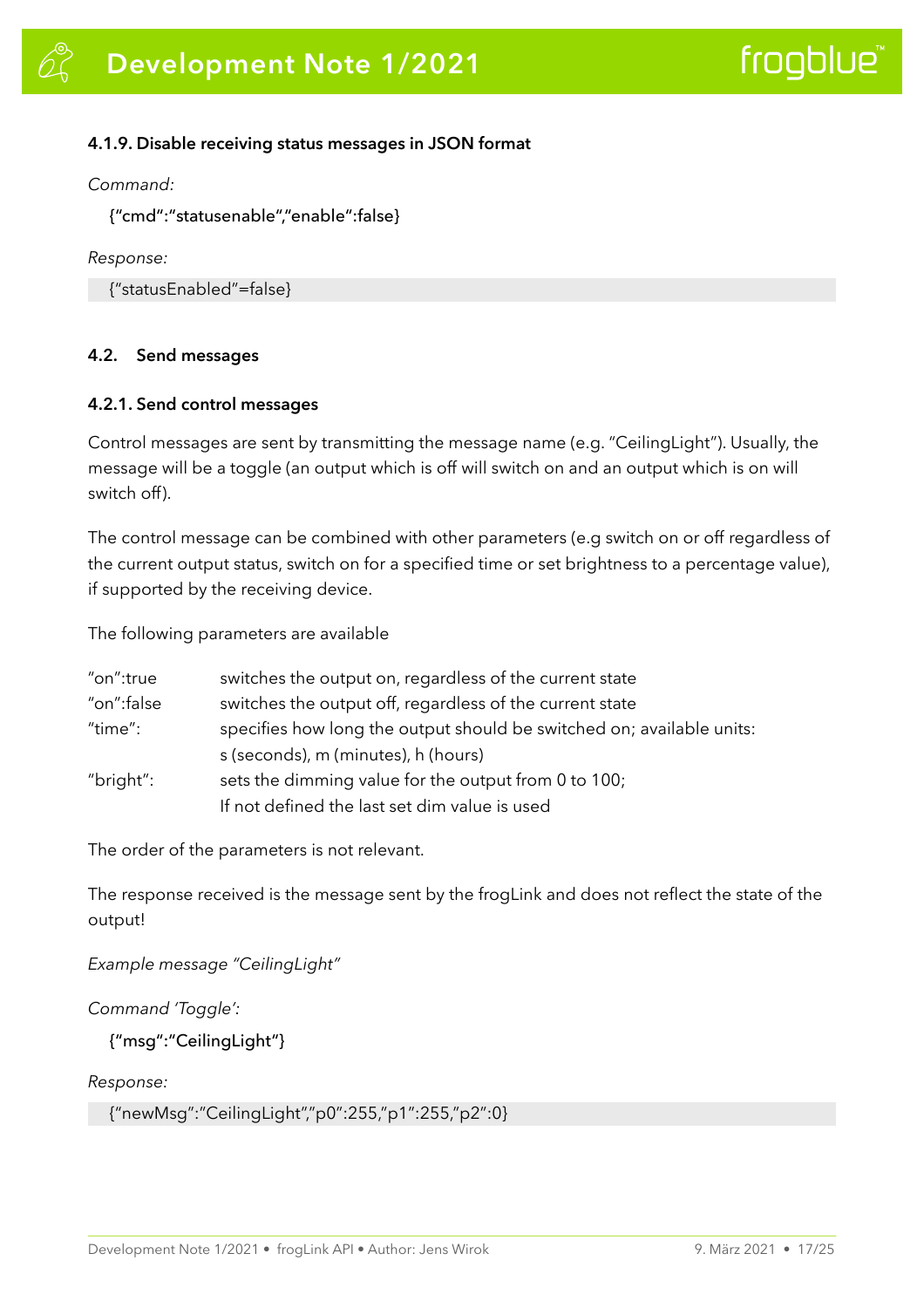#### *Command 'Switch on':*

{"msg":"CeilingLight","on":true}

#### *Response:*

{"newMsg":"CeilingLight-Value","p0":255,"p1":255,"p2":0}

#### *Command 'Switch off:*

{"msg":"CeilingLight","on":false}

#### *Response:*

{"newMsg":"CeilingLight-Value","p0":0,"p1":255,"p2":0}

*Command 'Switch on for 5 minutes':* 

{"msg":"CeilingLight","on":true,"time":"5m"}

#### *Response:*

{"newMsg":"CeilingLight-Value","p0":255,"p1":255,"p2":"5m"}

*Command 'Toggle and if turned on, remain on for 5 minutes':* 

{"msg":"CeilingLight","time":"5m"}

#### *Response:*

{"newMsg":"CeilingLight","p0":255,"p1":255,"p2":"5m"}

*Command 'Toggle with dim value 40%':* 

*{"msg":"CeilingLight","bright":40}* 

*Response:* 

{"newMsg":"CeilingLight","p0":40,"p1":255,"p2":0}

*Command 'Switch on with dim value 40%':* 

{"msg":"CeilingLight","on":true,"bright":40}

#### *Response:*

{"newMsg":"CeilingLight-Value","p0":40,"p1":255,"p2":0}

*Command 'Switch on for 5 minutes' with dim value 40%:* 

{"msg":"CeilingLight","time":"5m","on":true,"bright":40}

*Response:* 

{"newMsg":"CeilingLight"-Value,"p0":40"p1":255,"p2":"5m"}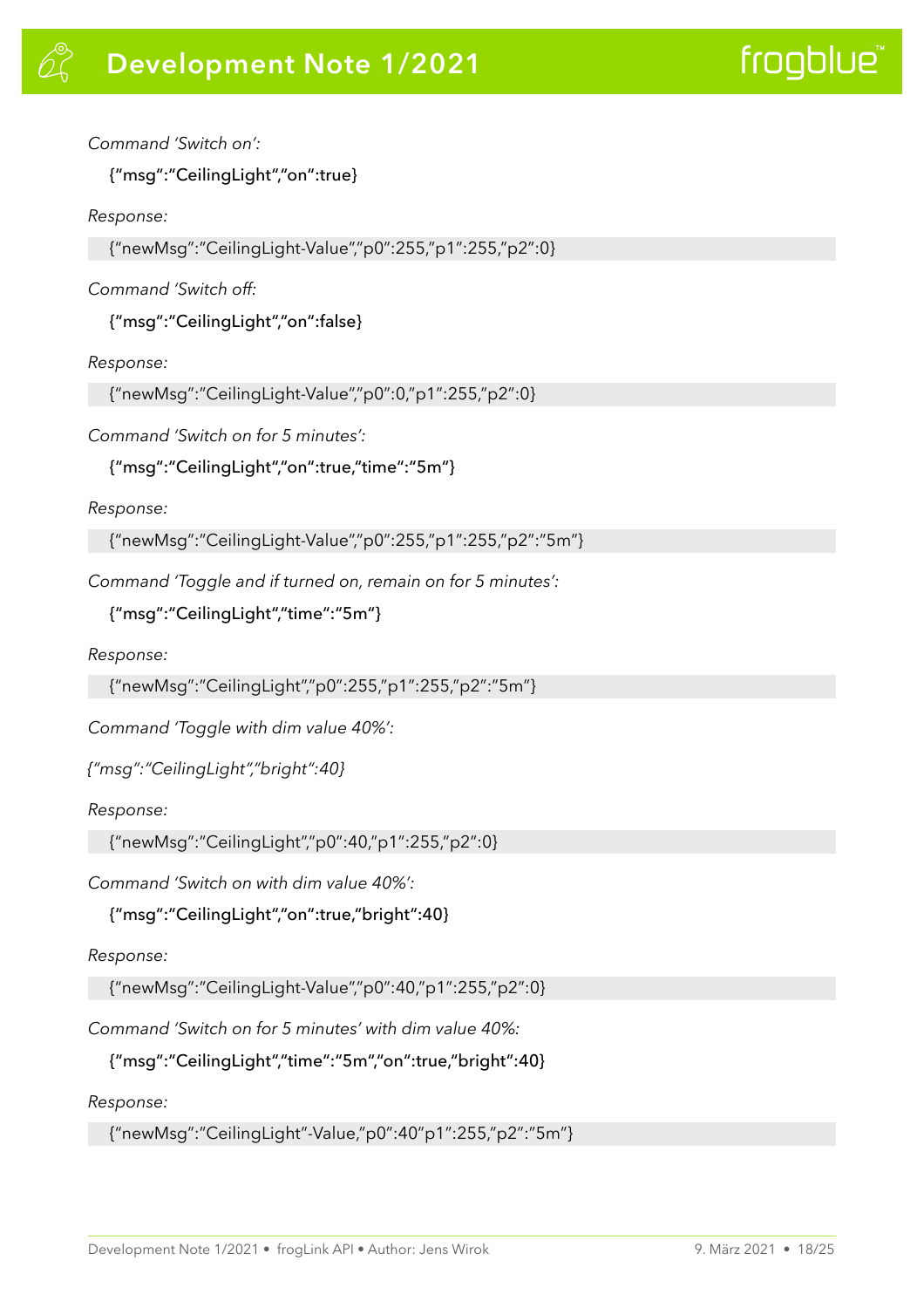*Command 'Toggle with dim value 40% and if turned on, for 5 minutes':* 

{"msg":"CeilingLight","bright":40,"time":"5m"}

*Response:* 

{"newMsg":"CeilingLight","p0":40"p1":255,"p2":"5m"}

#### <span id="page-21-0"></span>**4.2.2. Send shutter control messages**

Control messages to control shutter outputs are slightly different from regular control messages, due to the possibility to set shutter and slats positions.

Shutter up and position are separate messages which must be configured on the frogLink with the frogblue ProjectApp.

The response received is the message sent by the frogLink and does not reflect the state of the output!

*Example message "ShutterEast"* 

*Command 'Shutter down' (when shutter is moving, the command will stop the shutter):* 

{"msg":"ShutterEast"}

*Response:* 

{"newMsg":"ShutterEast","p0":255,"p1":255,"p2":0}

*Command 'Shutter up' (when shutter is moving, the command will stop the shutter):* 

```
{"msg":"ShutterEast-Up"}
```
*Response:* 

{"newMsg":"ShutterEast-Up","p0":255,"p1":255,"p2":0}

*Command 'Shutter to position 30% down':* 

```
{"msg":"ShutterEast-Pos","pos":30}
```
*Response:* 

{"newMsg":"ShutterEast-Pos","p0":30,"p1":255,"p2":0}

*Command 'Shutter to position 70% down and slats position 50%':* 

{"msg":"ShutterEast-Pos","pos":70,"slats":50}

#### *Response:*

{"newMsg":"ShutterEast-Pos","p0":70,"p1":50,"p2":0}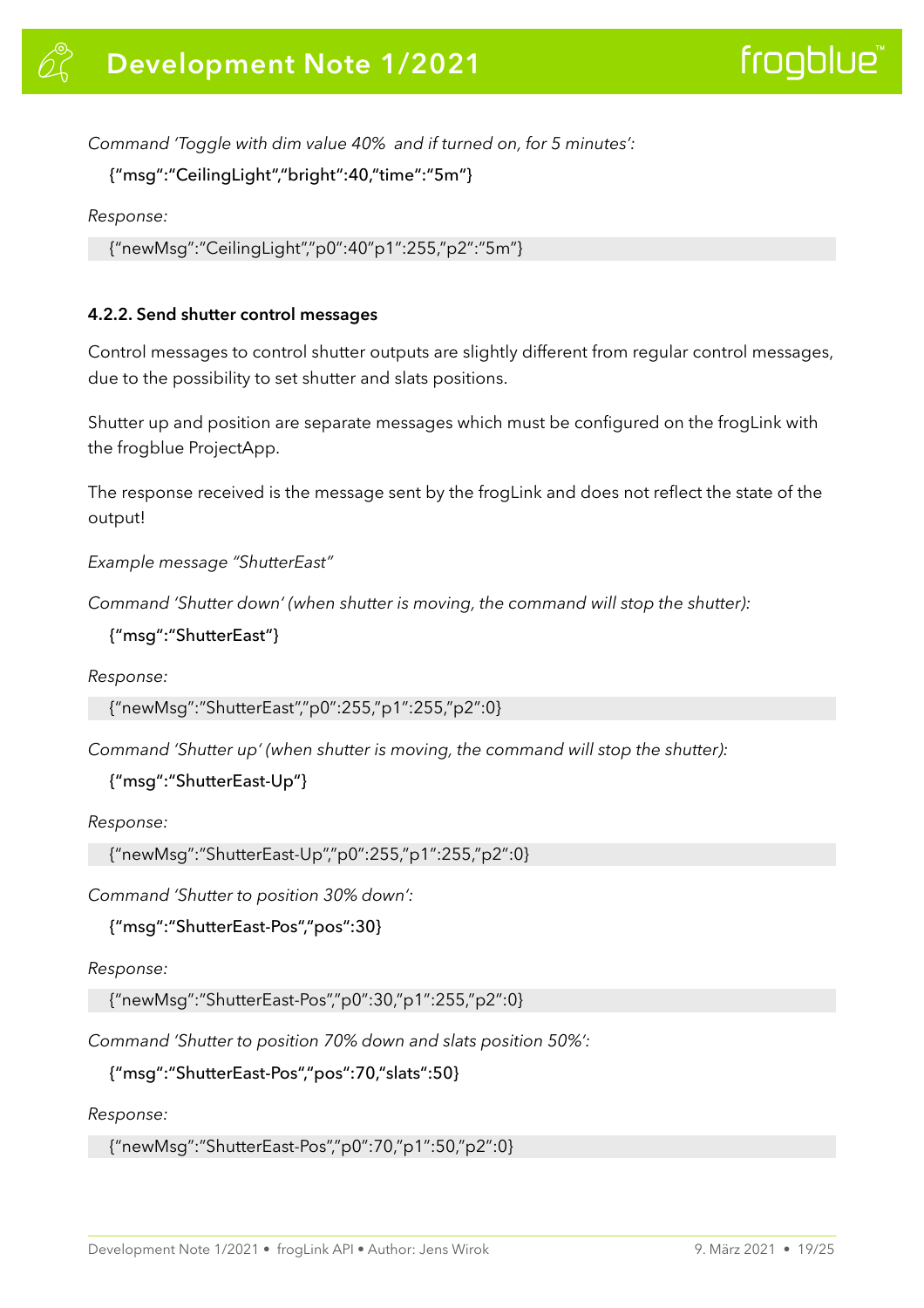*Command 'Slats position 80%':* 

{"msg":"ShutterEast-Pos","slats":50}

*Response:* 

```
{"newMsg":"ShutterEast-Pos","p0":255,"p1":80,"p2":0}
```
#### <span id="page-22-0"></span>**4.2.3. Request output information of devices**

Command to request the current dim value of an output channel. Can only be received if \$statusenable is enabled.

Currently only type=bright is implemented and can also be used to receive shutter positions.

*The response received is the current output status of the device:* 

{"cmd":"status","type":"bright","target":"XXXX","output":"Y"}

*Whereby "XXXX" is the device network address as a hexadecimal value and "Y" is the output channel:* 

{"cmd":"status","type":"bright","target":"0083","output":"A"}

*Response:* 

```
{"newMsg":null,"type":"sStatus","source":"0083","output":"A","on":true,"value":null} 
{"newMsg":null,"type":"sStatus","source":"0083","output":"A","on":null,"value":"52%"}
```
#### <span id="page-22-1"></span>**4.2.4. Send control status messages**

Command to set a specific control status (e.g. Night) in the frogblue system. The control status is used to set logical gates to allow different behavior at different conditions.

For example, the lights should switch on with different dim value at night, or the corridor light should switch on automatically if it is night and the door is open.

Control status messages need to be repeated at least every 7 minutes as the logical gate requires an update of the status after 8 minutes (recommended repeat time: 4-6 minutes).

The logical gates must be defined with the frogblue ProjectApp.

*Example message '"Night" true':* 

{"msg":"Night","status":true}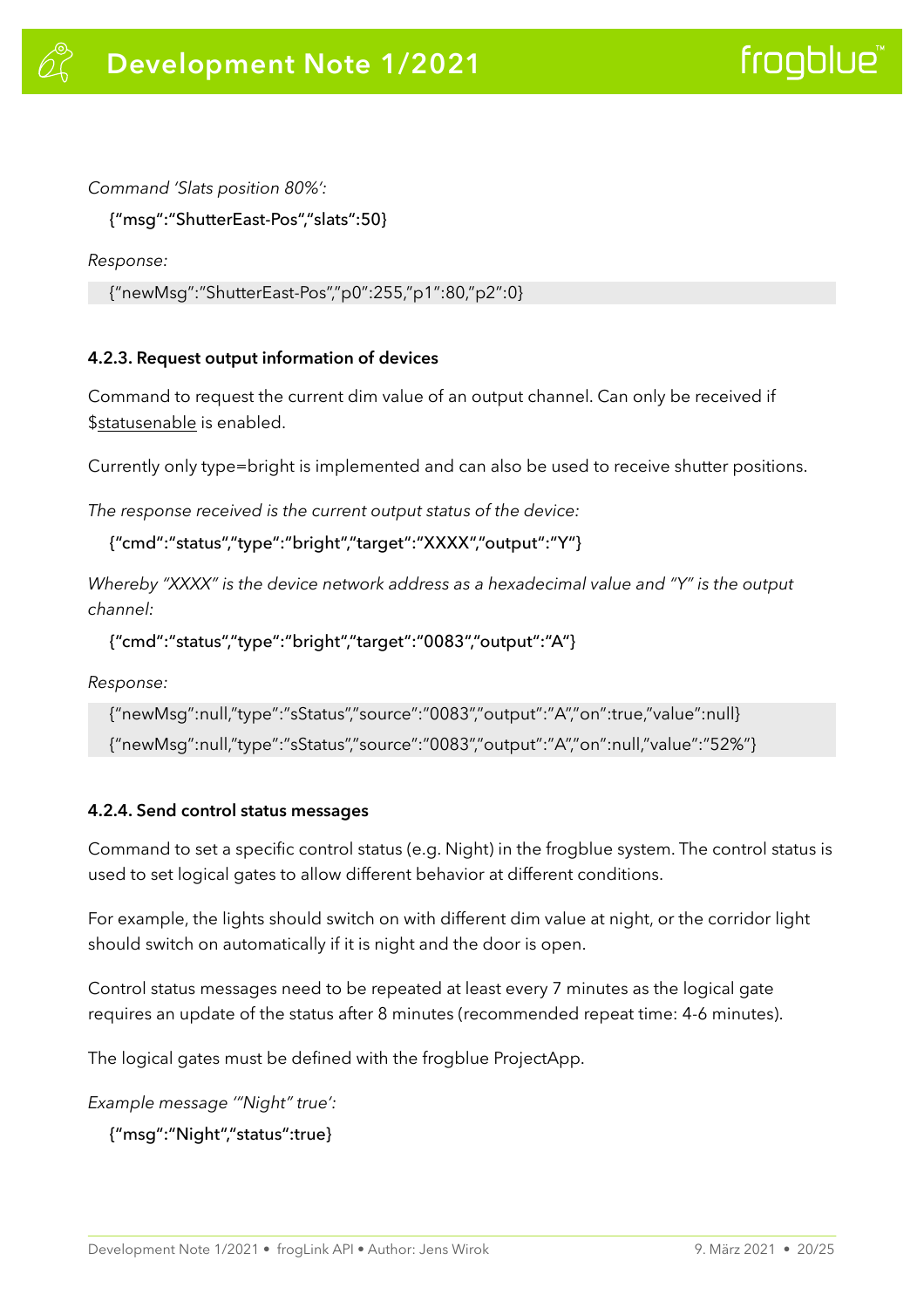#### *Response:*

*"p1" & "p2" can have values from 0 to 255 and are not specified in this version.* 

{"newMsg":"Night","type":"cStatus","p0":1,"p1":255,"p2":0}

*Example message '"Night" false':* 

{"msg":"Night","status":false}

*Response:* 

{"newMsg":"Night","type":"cStatus","p0":0,"p1":255,"p2":0}

#### <span id="page-23-0"></span>**4.3. Receive messages**

#### <span id="page-23-1"></span>**4.3.1. Receive control messages**

*Example message '"CeilingLight" toggle with last dim value':* 

{"newMsg":"CeilingLight","p0":255,"p1":255,"p2":0}

{"newMsg":null,"type":"sStatus","source":"0101","output":"A","on":true","value":null}

*Example message '"CeilingLight" toggle with 100% dim value':* 

{"newMsg":"CeilingLight","p0":100,"p1":255,"p2":0}

*Example message '"CeilingLight" Toggle with 50% dim value for 5 minutes':* 

{"newMsg":"CeilingLight","p0":50,"p1":255,"p2":"5m"}

#### <span id="page-23-2"></span>**4.3.2. Receive standard status messages**

Standard status messages are sent on a periodical base by the devices and on output status change.

They can only be received if \$statusenable is set.

*Example messages 'device 0x0083 output A turned on with 70% dim value':* 

{"newMsg":"null,"type":"sStatus","source":"0083","output":"A","on":true","value":null}

{"newMsg":"null,"type":"sStatus","source":"0083","output":"A","on":null,"value":"70%"}

*Example message 'device 0x0083 output A at 70% dim value' (repeated every 8 minutes):* 

{"newMsg":"null,"type":"sStatus","source":"0083","output":"A","on":null,"value":"70%"}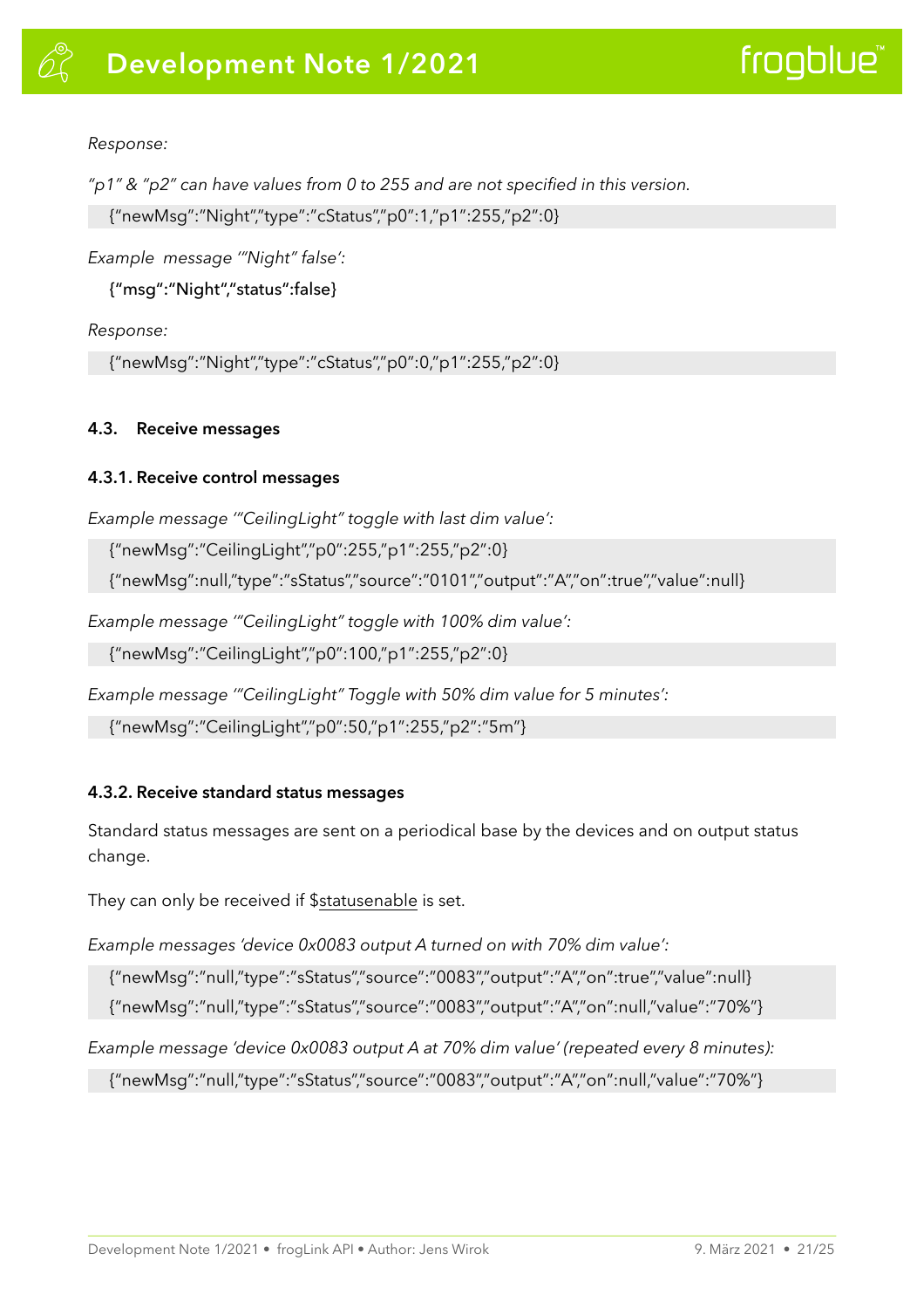#### <span id="page-24-0"></span>**4.3.3. Receive standard status messages from shutters**

Standard status messages from shutters are sent by the devices on a periodical basis and on change.

Can only be received if \$statusenable is set.

*Example messages 'device 0x0101 shutter is moving':* 

*or* 

{"newMsg":null,"type":"sStatus","source":"0101","output":"B","on":true","value":null}

*Example message 'device 0x0101 shutter at 40% closed and slats fully closed' (repeated every 8 minutes):* 

{"newMsg":null,"type":"sStatus","source":"0101","output":"A","on":null","pos":"40%","slats":"100 %}

{"newMsg":null,"type":"sStatus","source":"0101","output":"B","on":null","pos":"40%","slats":"100 %}

#### <span id="page-24-1"></span>**4.3.4. Receive standard status messages from sensors**

Devices with environmental sensors (e.g. temperature/brightness/humidity) send standard status messages on a periodical basis.

They can only be received if \$statusenable is set.

*Example message frogMultiSense 'device 0x0083':*

{"newMsg":null,"type":"sStatus","source":"0083","temp":21.4,"reed0":1,"reed1":1,"reed2":1,"re ed3":1,"humidity":31,"bright":10}

{"newMsg":null,"type":"sStatus","source":"0083","airpressure":989}

#### <span id="page-24-2"></span>**4.3.5. Receive control status messages**

Control status messages are sent every 1-8 minutes, depending on the configuration of the system.

*Example message '"Night" true':* 

{"newMsg":"Night","type":"cStatus","p0":1,"p1":255,"p2":0}

*Example message '"Night" false':* 

{"newMsg":"Night","type":"cStatus","p0":0,"p1":255,"p2":0}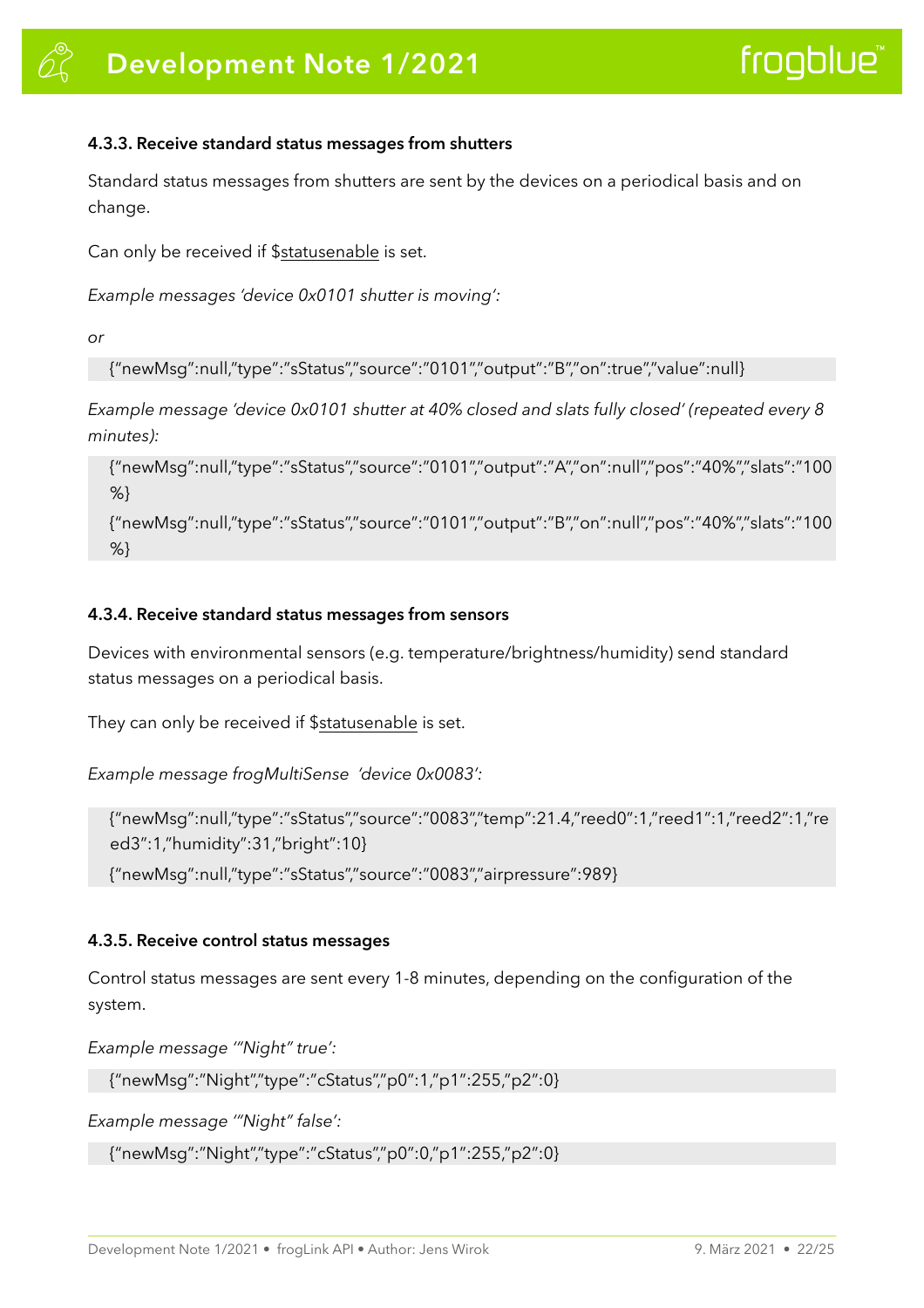#### <span id="page-25-0"></span>**4.3.6. Receive heating output status messages**

Heating status messages are sent every 4 minutes or upon status change of the heating device..

#### *Example message from frogBoxHeat*

{"newMsg":null,"type":"sStatus","source":"18A2","channels":"10000100000"}

"Channels" displays the heating/cooling status of the channels as boolean (true or false) values. The values do not reflect the output status open/closed, as normally open or normally closed valves can be used.

The boolean values have no direct reference to the physical outputs, but represent the order of configuration in the frogblue ProjectApp.

The first boolean value is the first entry created in the ProjectApp, the second boolean value is the second entry, and so on.

In the example the first and the sixth channel are currently heating/cooling.

#### <span id="page-25-1"></span>**4.3.7. Receive heating status messages**

Heating status messages are sent every 4 minutes or upon status change from the heating devices.

#### *Example message from frogBoxHeat*

{"newMsg":null,"type":"sStatus","source":"18A2","channel":8,"temp":22,"offset":0,"day":true," cooling":0,"accept":true,"others":true,"night":true,"mode":false}

| channel | channel number (order as configured in frogblue ProjectApp)                                     |  |
|---------|-------------------------------------------------------------------------------------------------|--|
| temp    | desired temperature in degree celsius incl. offset                                              |  |
| offset  | offset in degree celsius                                                                        |  |
| day     | false $\rightarrow$ night mode; true $\rightarrow$ day mode                                     |  |
| cooling | $0 \rightarrow$ cooling mode OFF; 1 $\rightarrow$ cooling mode ON                               |  |
| accept  | false $\rightarrow$ device does not allow control; true $\rightarrow$ device allows control     |  |
| others  | false $\rightarrow$ other devices can not control; true $\rightarrow$ other devices can control |  |
| night   | false $\rightarrow$ do not allow night from window state; true                                  |  |
|         | $\rightarrow$ allow night from window                                                           |  |
| mode    | false $\rightarrow$ normal mode; true $\rightarrow$ special mode (e.g. party, away, holiday)    |  |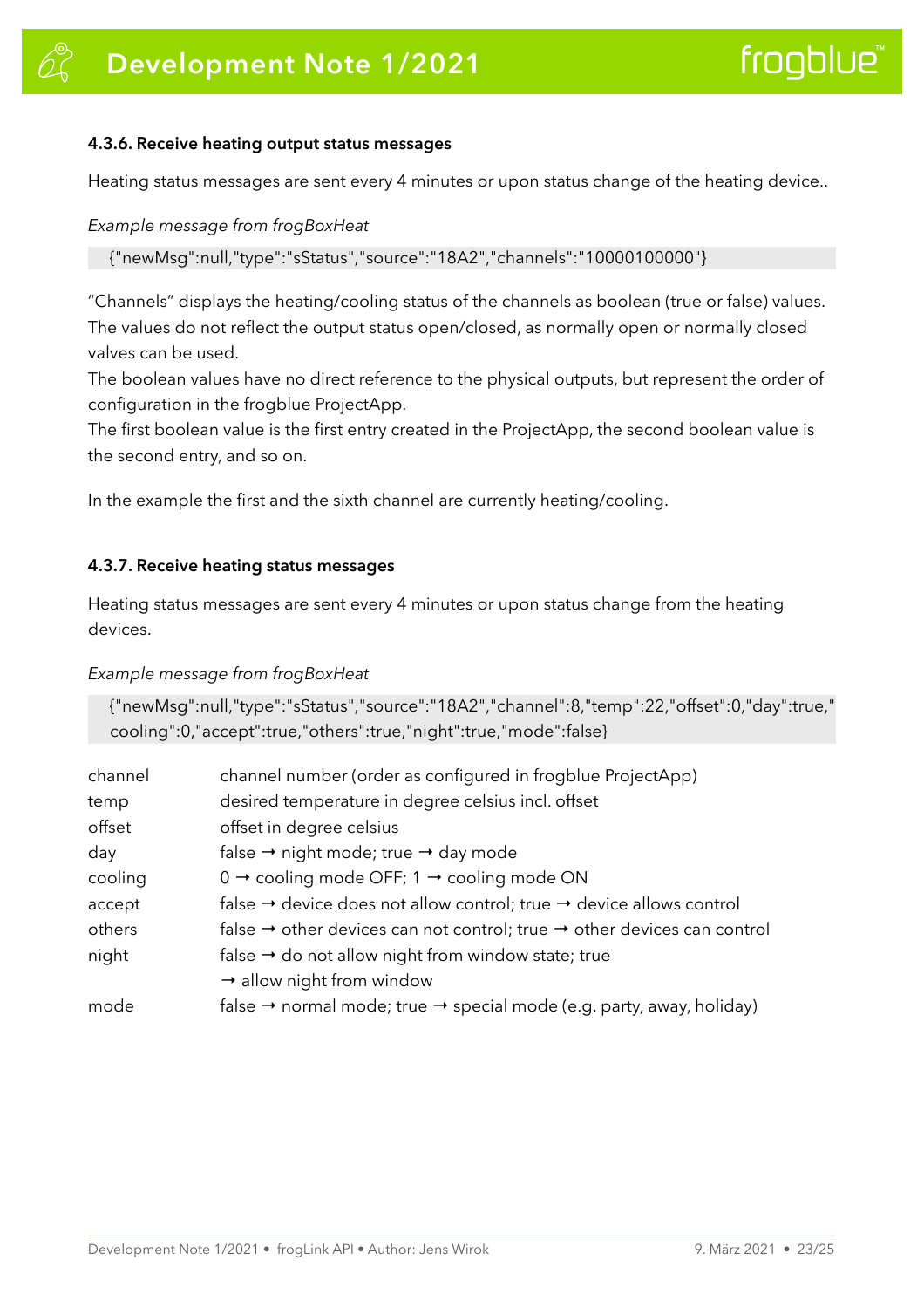### <span id="page-26-0"></span>**5. Command reference**

#### <span id="page-26-1"></span>**5.1. Plain text**

| <b>Command</b>                                  | <b>Description</b>                                        |
|-------------------------------------------------|-----------------------------------------------------------|
| \$asc(XYZ)                                      | Setting the baudrate                                      |
| \$project                                       | Request project information                               |
| \$message / \$messages                          | Request available messages                                |
| \$room / \$rooms                                | Request available rooms                                   |
| \$type / \$types                                | Request available types                                   |
| \$types(room=XYZ)                               | Request available types in a specific room                |
| \$msgenable                                     | Enable receiving messages in plain text                   |
| \$msgdisable                                    | Disable receiving messages in plain text                  |
| <b>\$statusenable</b>                           | Enable receiving status messages in plain text            |
| <b>\$statusdisable</b>                          | Disable receiving status messages in plain text           |
| MessageName                                     | Sending control message 'Toggle'                          |
| MessageName(ON)                                 | Sending control message 'Switch on'                       |
| MessageName(OFF)                                | Sending control message 'Switch off'                      |
| MessageName(time=Xs)                            | Sending control message 'Toggle/Switch on for'            |
| MessageName(bright=XY%)                         | Sending control message 'Toggle/Switch on with dim value' |
| MessageName(pos=XY)                             | Sending control message 'Shutter to position'             |
| MessageName(slats=XY)                           | Sending control message 'Slats position'                  |
| \$status(type=bright,target=WX<br>YZ, output=X) | Requesting output information of devices                  |
| StatusMessageName(true)                         | Sending control status message                            |